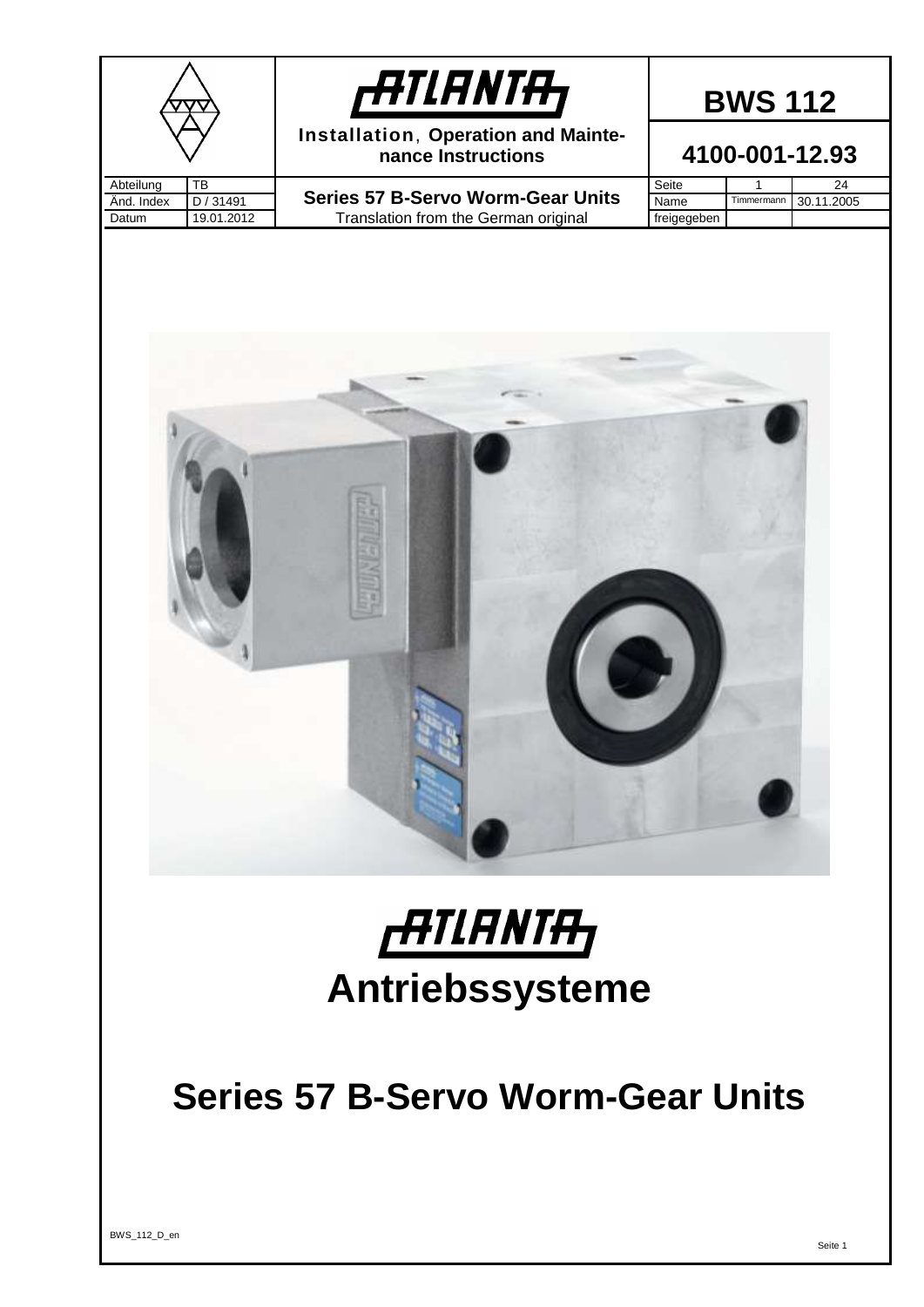

Installation, Operation and Maintenance Instructions

4100-001-12.93

| Abteilung       | TB         |                                          | Seite       | 2          | 24         |
|-----------------|------------|------------------------------------------|-------------|------------|------------|
| Änd. Index      | D / 31491  | <b>Series 57 B-Servo Worm-Gear Units</b> | Name        | Timmermann | 30.11.2005 |
| Datum           | 19.01.2012 | Translation from the German original     | freigegeben |            |            |
|                 |            |                                          |             |            |            |
| <b>Contents</b> |            |                                          |             |            |            |
|                 |            |                                          |             |            |            |
|                 |            |                                          |             |            |            |
|                 |            |                                          |             |            |            |
|                 |            |                                          |             |            |            |
|                 |            |                                          |             |            |            |
|                 |            |                                          |             |            |            |
|                 |            |                                          |             |            |            |
|                 |            |                                          |             |            |            |
|                 |            |                                          |             |            |            |
|                 |            |                                          |             |            |            |
|                 |            |                                          |             |            |            |
|                 |            |                                          |             |            |            |
|                 |            |                                          |             |            |            |
|                 |            |                                          |             |            |            |
|                 |            |                                          |             |            |            |
|                 |            |                                          |             |            |            |
|                 |            |                                          |             |            |            |
|                 |            |                                          |             |            |            |
|                 |            |                                          |             |            |            |
|                 |            |                                          |             |            |            |
|                 |            |                                          |             |            |            |
|                 |            |                                          |             |            |            |
|                 |            |                                          |             |            |            |
|                 |            |                                          |             |            |            |
|                 |            |                                          |             |            |            |
|                 |            |                                          |             |            |            |
|                 |            |                                          |             |            |            |
|                 |            |                                          |             |            |            |
|                 |            |                                          |             |            |            |
|                 |            |                                          |             |            |            |
|                 |            |                                          |             |            |            |
|                 |            |                                          |             |            |            |
|                 |            |                                          |             |            |            |
|                 |            |                                          |             |            |            |
|                 |            |                                          |             |            |            |
|                 |            |                                          |             |            |            |
|                 |            |                                          |             |            |            |



**CAUTION!** The observance of these operation and maintenance instructions is prerequisite for the undisturbed operation and the acceptance of liability for possible defects. Therefore study the operation and maintenance instructions before starting to use the gear unit. Make sure that the operation and maintenance instructions are made accessible to the assembly personnel in legible condition.

Observe any national / regional regulations concerning safety and prevention of accidents.

BWS\_112\_D\_en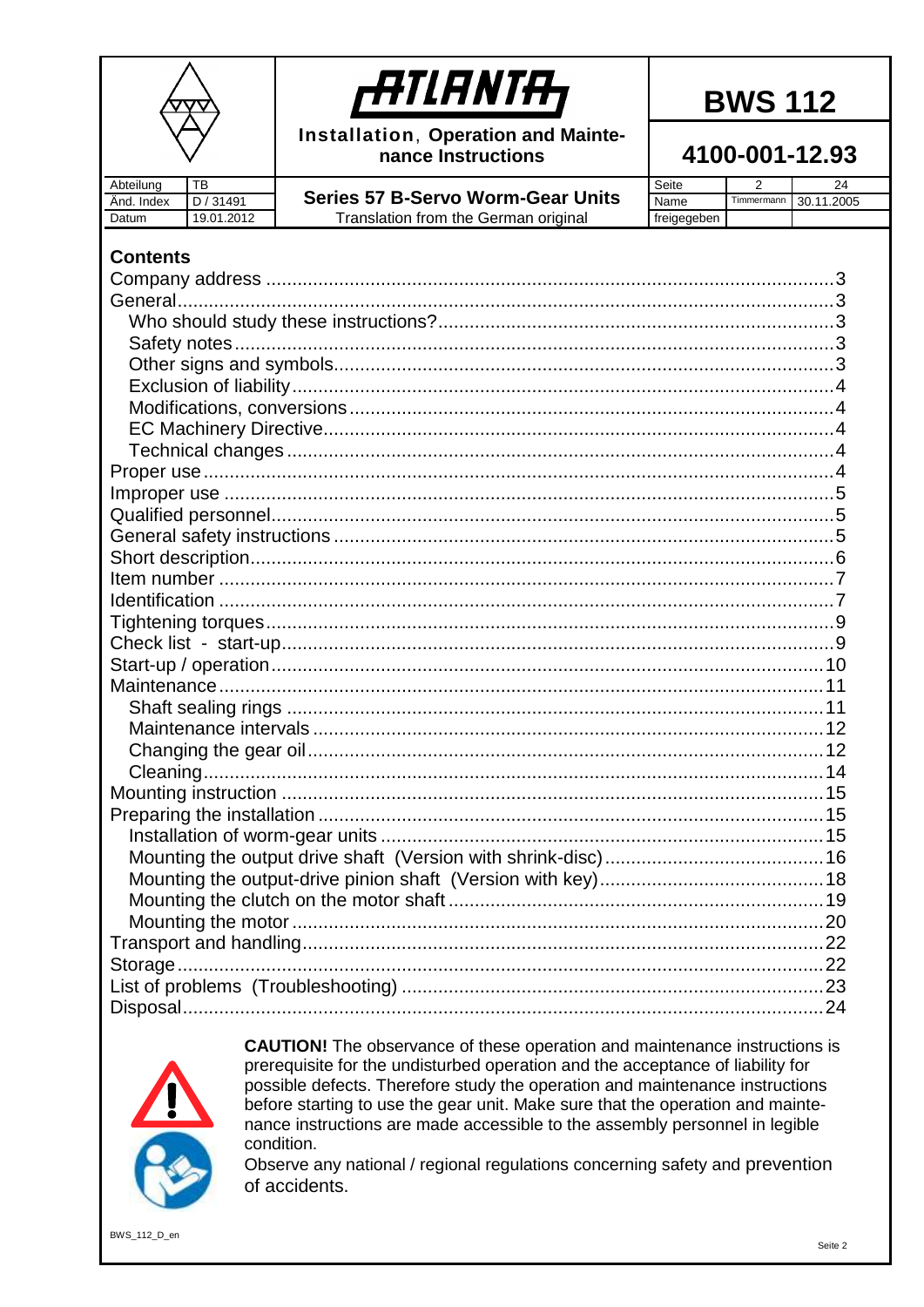|            |                                                          | <b>ATIANTA,</b>                                           | <b>BWS 112</b>     |            |                |  |
|------------|----------------------------------------------------------|-----------------------------------------------------------|--------------------|------------|----------------|--|
|            |                                                          | Installation, Operation and Mainte-<br>nance Instructions |                    |            | 4100-001-12.93 |  |
| Abteilung  | TB                                                       |                                                           | Seite              | 3          | 24             |  |
| Änd. Index | D / 31491                                                | <b>Series 57 B-Servo Worm-Gear Units</b>                  | Name               | Timmermann | 30.11.2005     |  |
| Datum      | 19.01.2012                                               | Translation from the German original                      | freigegeben        |            |                |  |
|            | <b>Company address</b><br><b>ATLANTA Antriebssysteme</b> | Phone                                                     | 0049(0)7142-7001-0 |            |                |  |

<span id="page-2-0"></span>E. Seidenspinner GmbH & Co. KG Telefax 0049(0)7142-7001-99 Adolf-Heim-Straße 16/18 **E-Mail** E-Mail info@atlantagmbh.de 74321 Bietigheim-Bissingen Internet [http://www.atlantagmbh.de](http://www.atlantagmbh.de/)

#### <span id="page-2-1"></span>**General**

#### <span id="page-2-2"></span>Who should study these instructions?

These instructions are addressed to all persons installing, operating or maintaining the Series 57 B-Servo Worm-Gear Units.

You must not use the Series 57 B-Servo Worm-Gear Units before having read and understood these operating and maintenance instructions. Please give the safety instructions also to other persons.

#### <span id="page-2-3"></span>Safety notes

The following signal symbols and words are used in the instructions to warn you and/or inform you of something.



warns you about high injury hazards



warns you about possible injury hazards



warns you about minor injury hazards and/or damage hazards



**Environmentally hazardous -** warns you about a pollution hazard for the environment



**Transport** warns you of injury hazards when transporting and handling bulky objects

#### <span id="page-2-4"></span>Other signs and symbols

- ☞ by an "instruction to act" you are asked to do something
- ☺ by a "hint" you are informed of a possible simplification or improvement
- **X** Maintenance: suggests optimal operation<br>
When operated in  $\Omega$  areas with explosion
	- When operated in  $\textcircled{e}$  areas with explosion hazard the instructions identified by the  $\textcircled{e}$  symbol are to be observed. These were prepared on the basis of the ignition danger rating KGA 136.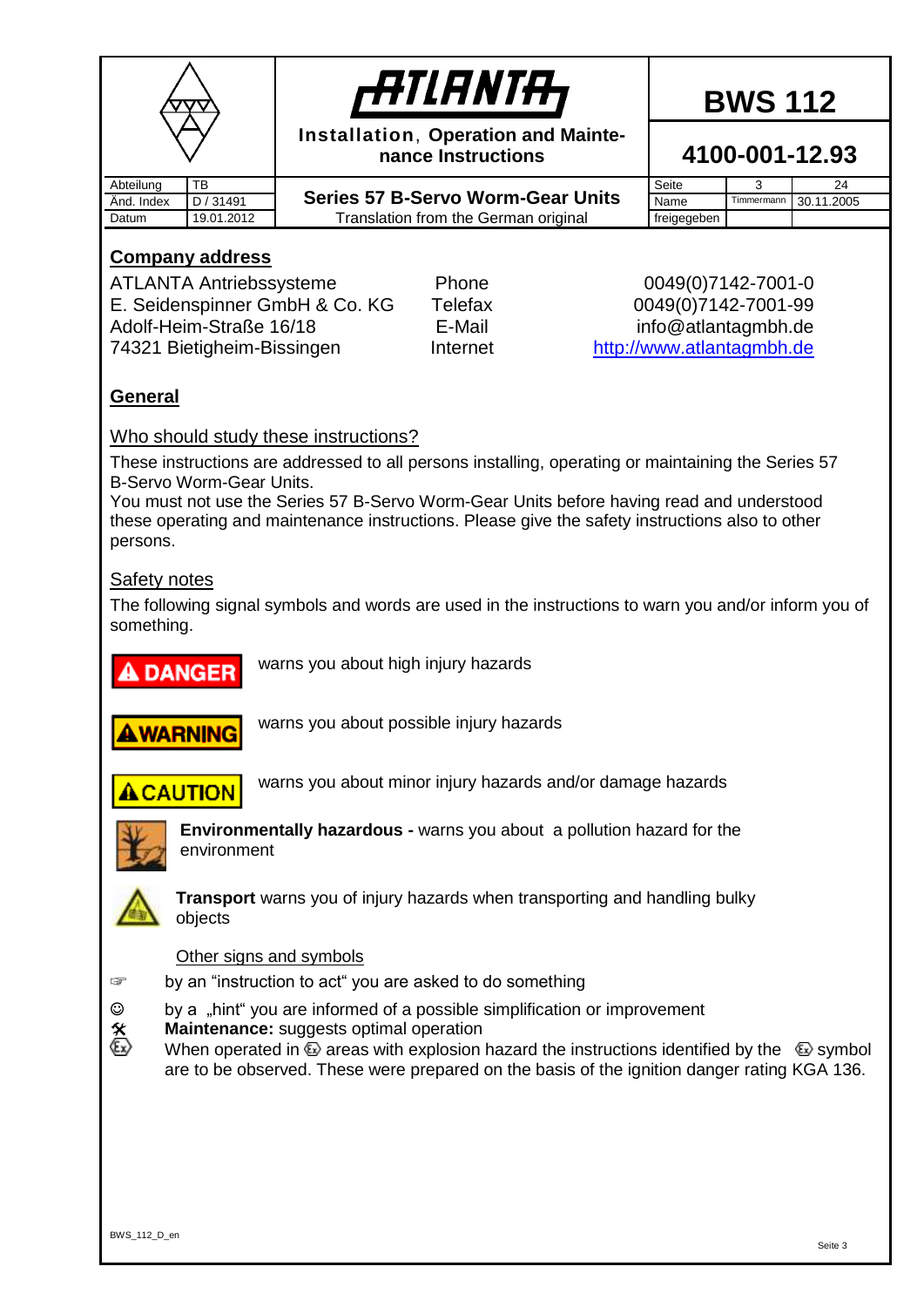|            |            | <b>ATIANTA,</b>                                           | <b>BWS 112</b> |            |            |  |  |
|------------|------------|-----------------------------------------------------------|----------------|------------|------------|--|--|
|            |            | Installation, Operation and Mainte-<br>nance Instructions | 4100-001-12.93 |            |            |  |  |
| Abteilung  | <b>TB</b>  |                                                           | Seite          |            | 24         |  |  |
| And. Index | D / 31491  | <b>Series 57 B-Servo Worm-Gear Units</b>                  | Name           | Timmermann | 30.11.2005 |  |  |
| Datum      | 19.01.2012 | Translation from the German original                      | freigegeben    |            |            |  |  |

#### <span id="page-3-0"></span>Exclusion of liability

The manufacturer will not assume any liability for damage or injuries resulting from improper use of the Series 57 B-Servo Worm-Gear Unit.

Any improper manipulations and other acts not in accordance with these instructions may impair the quality of the product. This will lead to the loss of warranty claim for material defects against the company ATLANTA Antriebssysteme E. Seidenspinner GmbH & Co. KG.

#### <span id="page-3-1"></span>Modifications, conversions

Modifications and/or conversions of the gear unit are not permissible unless expressly approved by ATLANTA Antriebssysteme E. Seidenspinner GmbH & Co. KG in writing.

#### <span id="page-3-2"></span>EC Machinery Directive

As defined by the EC Machinery Directive 98/37 EG the gear unit is not considered an autonomous machine but a component to be installed in machines.

Within the purview of the EC directive the unit must not be operated unless the machine into which this product is installed fulfills the requirements of the directive.

#### <span id="page-3-3"></span>Technical changes

ATLANTA Antriebssysteme E. Seidenspinner GmbH & Co. KG reserve the right to make technical changes to improve the product.

#### <span id="page-3-4"></span>**Proper use**

The ATLANTA series 57 B-Servo high-performance worm-gear unit may only **ACAUTION** be used for speed and torque conversion in machines and mechanical equipment under atmospheric pressure conditions. It must not be used outdoors.

The permissible input speed and output torque as well as the permissible additional loads must not be exceeded. The layout instructions in the Atlanta catalogue must be observed. The maximum torques permitted are listed in our catalogue or our website: [http://www.atlantagmbh.de](http://www.atlantagmbh.de/)

#### **DANGER**

The gearbox must not be used in combination with combustion engines danger of overheating, inadmissible shock loading!

The gear unit is designed for input drive via worm shaft with ATLANTA E-**ACAUTION** 

servo special clutch or ATLANTA special clutch. The input drive via worm wheel (hollow output shaft) may be chosen only after consulting ATLANTA. The efficiency rating indicated is based upon input drive via worm shaft.

**ACAUTION** 

The gear unit is not self-braking.

## **ACAUTION**

The gear unit must not be used outdoors or under water.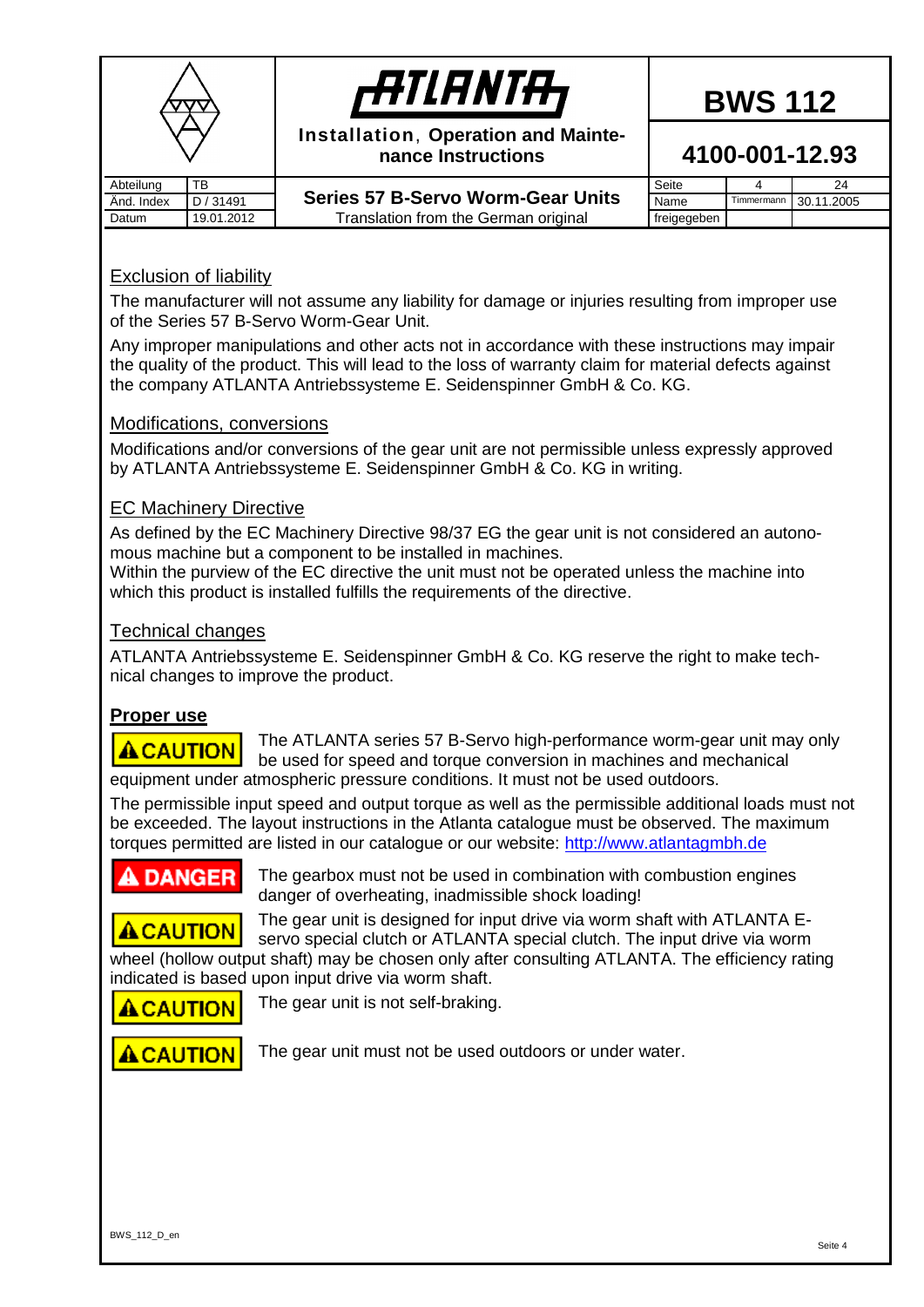

## *filanta*

**BWS 112**

**Installation**, **Operation and Maintenance Instructions**

#### **4100-001-12.93**

Abteilung TB Datum | 19.01.2012 | Translation from the German original freigegeben

| Abteiluna       | ᅚᄗ         |                                          | Seite       |            | 24         |  |
|-----------------|------------|------------------------------------------|-------------|------------|------------|--|
| . Index<br>And. | 131491     | <b>Series 57 B-Servo Worm-Gear Units</b> | Name        | Timmermann | 30.11.2005 |  |
| Datum           | 19.01.2012 | Translation from the German original.    | freigegeben |            |            |  |



The surface temperature of the gearbox must not exceed 80° C during operation. When used in areas with  $\bigcirc$  explosion hazard the temperature of the housing must not exceed 65°C.

- If necessary, measure the surface temperature and warn or switch off when it exceeds 65°C
- ☺ The gear unit is designed for intermittent operation (S3 acc. to DIN EN 60034-1).
- ☺ Continuous operation (S1 acc. to DIN EN 60034-1) is not permissible without the manufacturer's written approval. Continuous operation is defined by the duty cycle. If it exceeds 30% or is longer than 20 minutes, it is considered continuous operation.
- When used in areas with explosion hazard the instructions identified by the  $\textcircled{k}$  symbol are to be observed.

#### <span id="page-4-0"></span>**Improper use**

Whenever the above mentioned limits are exceeded (especially higher torque or speed), this shall be considered improper use which is forbidden.

It is forbidden to operate the gear unit if:

- it is not correctly mounted (e.g. fastening of the motor),
- it is not properly installed (e.g. fixing screws),  $\bullet$
- the gear unit is dirty,  $\bullet$
- there is no sufficient lubrication.  $\bullet$

#### <span id="page-4-1"></span>**Qualified personnel**

Some residual danger for persons and objects may emanate from the series 57 B-servo wormgear unit. Therefore only skilled and trained personnel being aware of the possible risks may carry out mounting, installation, start-up, service, and maintenance work.

The personnel must have the necessary qualification for the work to be done and must be familiar with mounting, installation, starting up and operating the product. In addition they must carefully read, understand and observe the operating instruction and, in particular, the safety instructions.

The following works should also be carried out only by qualified personnel:

Transport, storage, erection/installation, connection, start-up, service, maintenance.

#### <span id="page-4-2"></span>**General safety instructions**

We do not claim these safety instructions to be complete. In case of questions or problems please contact ATLANTA Antriebssysteme E. Seidenspinner GmbH & Co. KG.

The gear unit incorporates the latest technological development at the time of delivery and can be principally regarded as safe to operate.

#### **A DANGER**

Improper manipulations may lead to injuries and damages.

☞ Make sure that the gear unit is only installed, serviced, or disassembled by specially trained skilled personnel.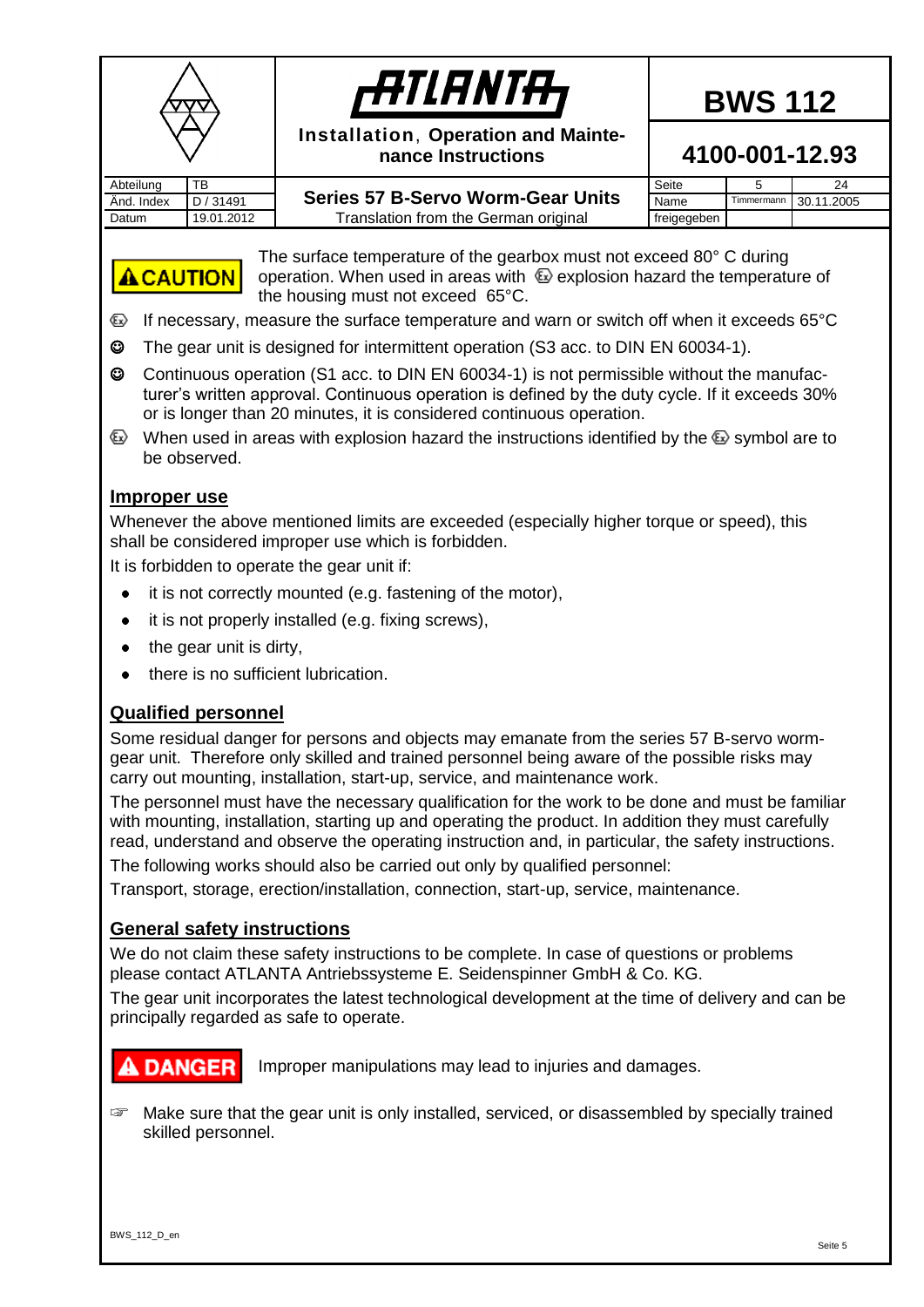

#### <span id="page-5-0"></span>**Short description**

The ATLANTA Series 57 B-Servo Worm-Gear Unit was developed for use with threephase AC and DC servo motors. It features a low-clearance gearing. The light-metal casing ensures optimal heat dissipation. Robust bearings and an excellent stiffness permit the transmission of high torques and additional forces. The gear unit is supplied test-run, tightness-checked and thus ready for operation. The gear unit is available with different reduction ratios. Within one gearbox size and design all components, except for the set of wheels, are the same. The last 2 digits of the item number stand for the nominal reduction ratio. The exact reduction ratio can be seen from the table below.

| uvil lauv. THE EXACLIEUDUUDII lauv call DE 36611 IIVIII UIE labie DEIVW. |                       |                                |  |  |  |  |  |  |
|--------------------------------------------------------------------------|-----------------------|--------------------------------|--|--|--|--|--|--|
| Item no.                                                                 | Actual gear reduction | Applicable to                  |  |  |  |  |  |  |
| $xx$ $xx$ $x05$                                                          | $19/4 =$<br>4,75      | all centre-distances           |  |  |  |  |  |  |
| xx xx x07                                                                | $27/4 =$<br>6,75      | all centre-distances           |  |  |  |  |  |  |
| xx xx x09                                                                | $39/4 =$<br>9,25      | all centre-distances           |  |  |  |  |  |  |
| xx xx x15                                                                | $29/2 =$<br>14,5      | all centre-distances           |  |  |  |  |  |  |
| <b>xx xx x20</b>                                                         | $39/2 =$<br>19,5      | all centre-distances           |  |  |  |  |  |  |
| xx xx x29                                                                | $29/1 =$<br>29,0      | all centre-distances           |  |  |  |  |  |  |
| <b>xx xx x39</b>                                                         | $39/1 =$<br>39,0      | all centre-distances           |  |  |  |  |  |  |
| xx xx x50                                                                | $50/1 =$<br>50,0      | centre-distances 32 mm         |  |  |  |  |  |  |
| xx xx x51                                                                | $51/1 =$<br>51,0      | centre-distances 63 mm         |  |  |  |  |  |  |
| xx xx x52                                                                | $52/1 =$<br>52,0      | centre-distances 50 und 100 mm |  |  |  |  |  |  |
| xx xx x53                                                                | $53/1 =$<br>53,0      | centre-distances 80 mm         |  |  |  |  |  |  |

This gear unit is available with 2 output variations:

- hollow output shaft for key connections  $\bullet$
- hollow output shaft for clamped connections $\bullet$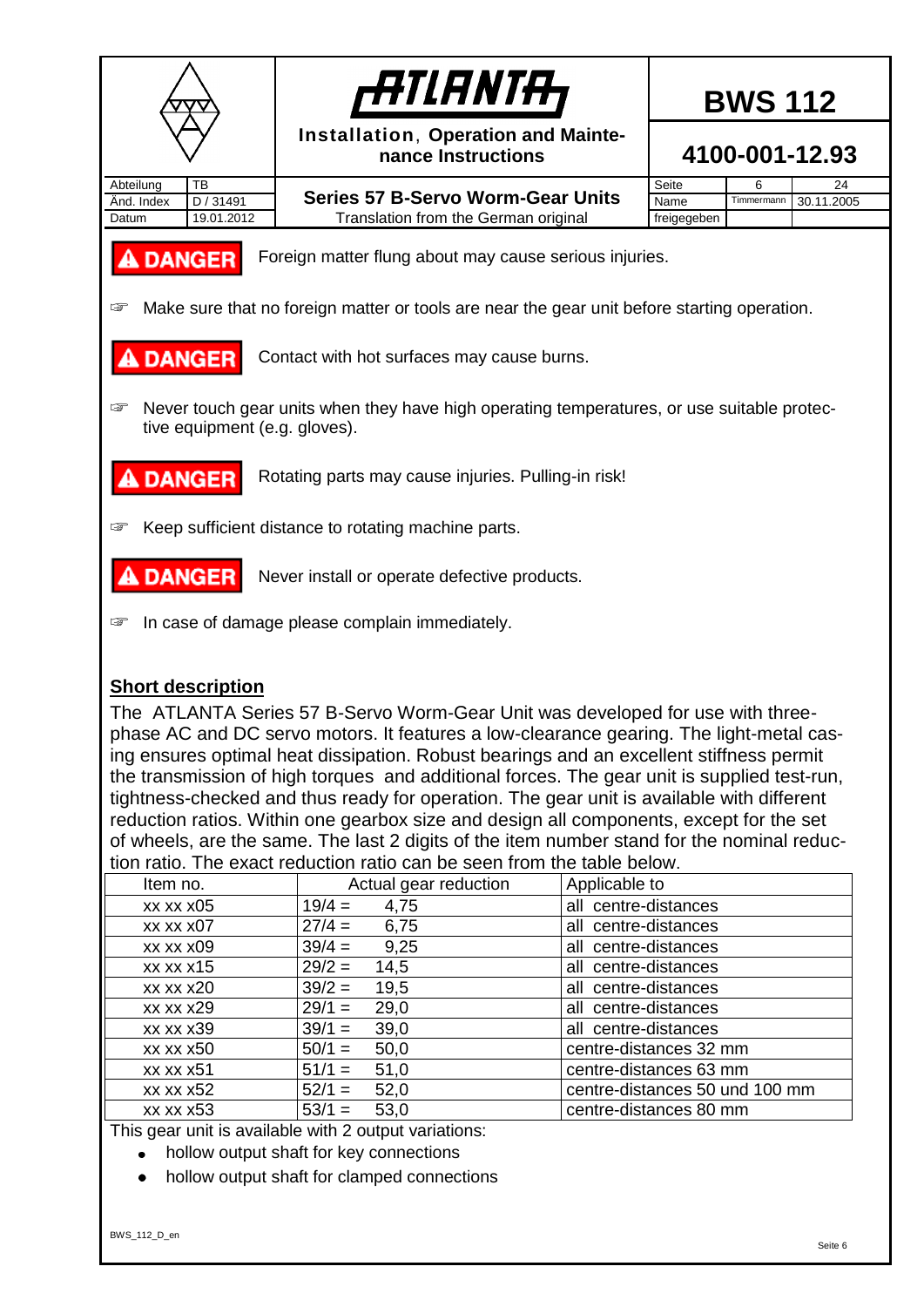<span id="page-6-0"></span>

#### <span id="page-6-1"></span>**Identification**

The gear unit is identified by a nameplate containing the gearbox type, the gear ratio, the max. performance for S3 operation, the max. speed for S3 operation, the assembly date, and the serial number of the gear unit.

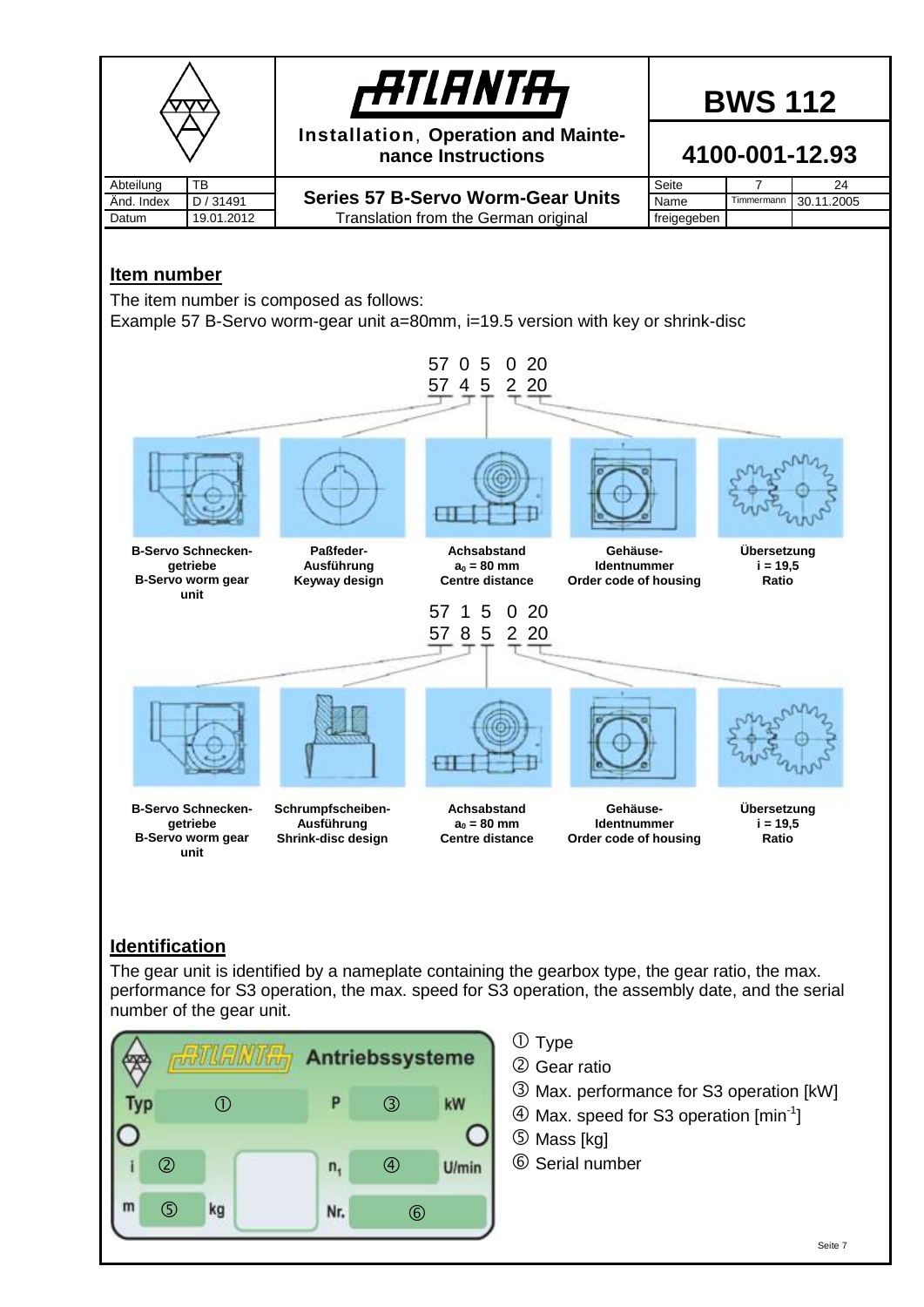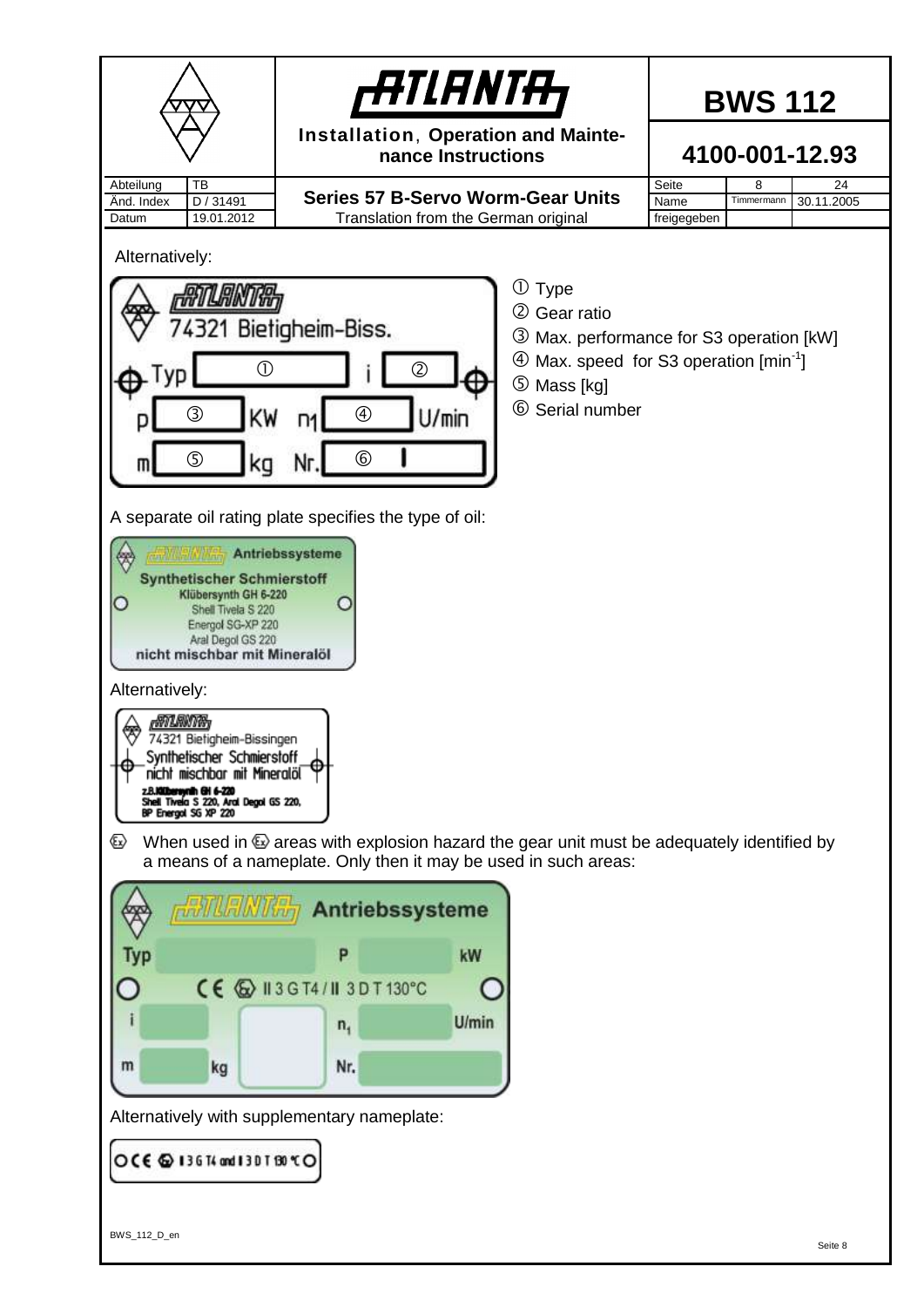|            |            | <b>ATIANTA</b>                                            |             | <b>BWS 112</b> |                |
|------------|------------|-----------------------------------------------------------|-------------|----------------|----------------|
|            |            | Installation, Operation and Mainte-<br>nance Instructions |             |                | 4100-001-12.93 |
| Abteilung  | TB         |                                                           | Seite       |                | 24             |
| Änd. Index | D / 31491  | <b>Series 57 B-Servo Worm-Gear Units</b>                  | Name        | Timmermann     | 30.11.2005     |
| Datum      | 19.01.2012 | Translation from the German original                      | freigegeben |                |                |

#### <span id="page-8-0"></span>**Tightening torques**

All screw connections for which tightening torques are specified are generally to be tightened and checked with a calibrated torque wrench. The tightening torque tables are contained in the relevant books. Should screws acc, to DIN912 be employed, you can use the following table:

For the countersunk holes:

If you use an internal Standard to tighten the screws by using 90% of the **ACAUTION** strength of the screw than you have to use a suitable washer /sleeve

| Hexag. socket-head screws DIN912<br>Strength class 8.8/aluminium housing | M5 | M6  | M8   | M10 | M12 | M16    |
|--------------------------------------------------------------------------|----|-----|------|-----|-----|--------|
| Anzugsmoment in Nm                                                       |    | 8.9 | 18,8 | 40  | 45  | 117    |
| Anzugsmoment in Ibf in                                                   | 31 | 78  | 166  | 354 | 398 | 1035,5 |

For the threaded holes:

(Effective length of thread min. 1.5 x d<sub>nenn</sub> / bearing surface steel with min.  $p_{\rm G}$  > 500 N/mm<sup>2</sup>)

| Hexag. socket-head screws DIN912   | M <sub>5</sub> | M <sub>6</sub> | M8  | M10 | M12 | M16  |
|------------------------------------|----------------|----------------|-----|-----|-----|------|
| Strength cl. 8.8/aluminium housing |                |                |     |     |     |      |
| Anzugsmoment in Nm <sup>*</sup> )  | 5,5            | 9,5            | 23  | 46  | 80  | 195  |
| Anzugsmoment in Ibf in*)           | 48             | 84             | 203 | 407 | 708 | 1725 |

\*) Use only calibrated torque wrenches! If the tightening torque is too low, the required torque will not be transmitted. If the tightening torque is too high, the screws will be overstrained and become unusable.

#### <span id="page-8-1"></span>**Check list - start-up**

| Before starting up                                                                              |         |
|-------------------------------------------------------------------------------------------------|---------|
| What has to be checked?                                                                         | Checked |
| Delivery:                                                                                       |         |
| Are the supplies in conformity with the consignment note?                                       |         |
| Any transport damage should be reported immediately to the carrier.                             |         |
| Obvious defects / incompleteness should be reported immediately to                              |         |
| ATLANTA Antriebssysteme E. Seidenspinner GmbH & Co. KG.                                         |         |
| $\bullet$ Application in areas with explosion hazard:                                           |         |
| Are the following data on the nameplate of the gearboxes/motors in<br>$\bullet$                 |         |
| conformity with the permissible " $Ex^*$ application area on the site?                          |         |
| Explosion group                                                                                 |         |
| Category                                                                                        |         |
| - Zone                                                                                          |         |
| Temperature class                                                                               |         |
| max. surface temperature                                                                        |         |
| <b>Ambient temperature:</b>                                                                     |         |
| Is the ambient temperature range acc. to the data on the lubricant<br>$\bullet$                 |         |
| table observed?                                                                                 |         |
| The max. ambient temperature of 40°C must not be exceeded                                       |         |
| throughout the whole operating time.                                                            |         |
| The temperature must not fall below the min. ambient temperature of<br>$\overline{\phantom{m}}$ |         |
| -10°C throughout the whole operating time.                                                      |         |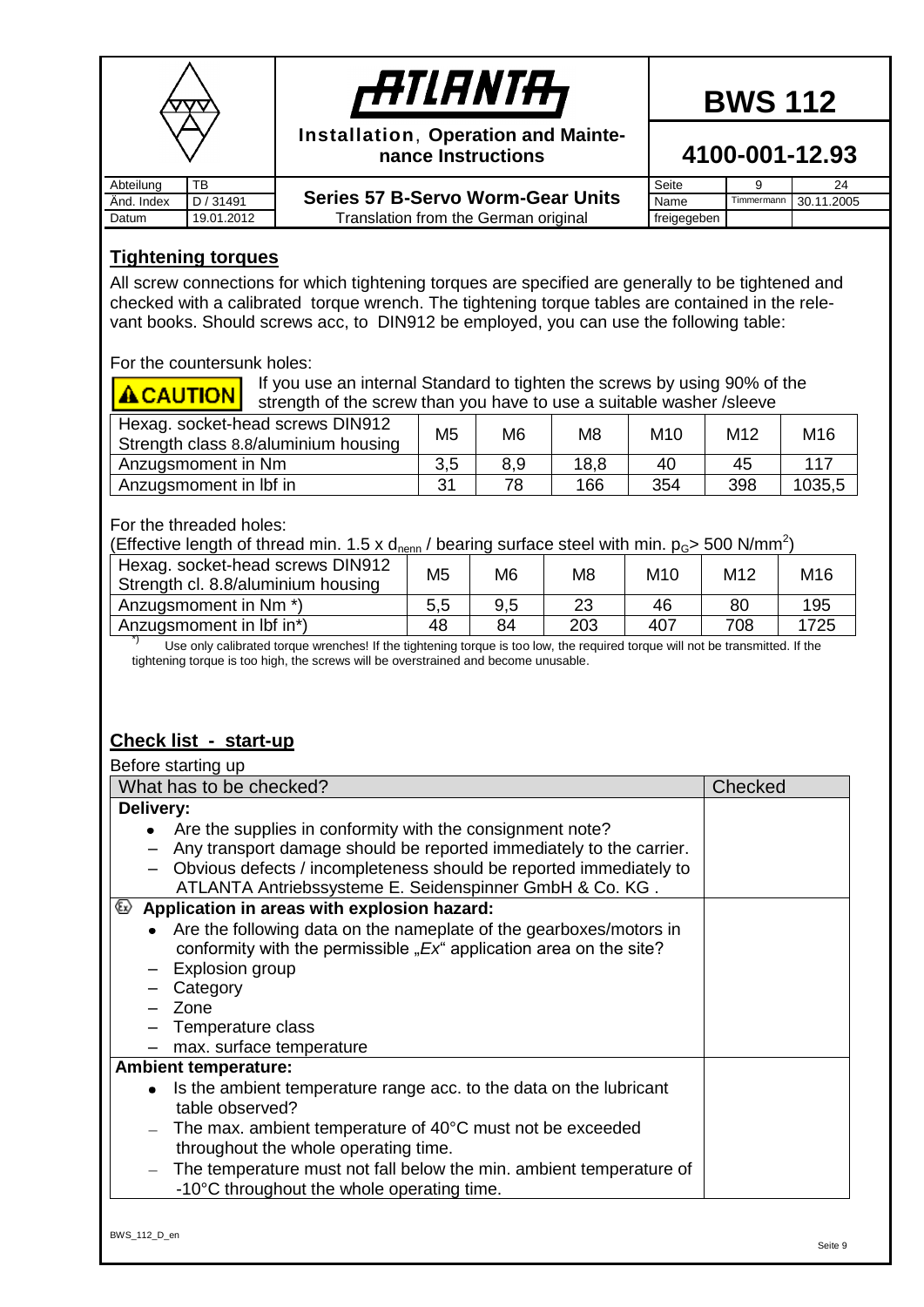<span id="page-9-0"></span>

|                                                   | <i>-ATLANTA</i><br>Installation, Operation and Mainte-<br>nance Instructions                                                                  |                     |  |            | <b>BWS 112</b><br>4100-001-12.93 |
|---------------------------------------------------|-----------------------------------------------------------------------------------------------------------------------------------------------|---------------------|--|------------|----------------------------------|
| TB<br>Abteilung                                   |                                                                                                                                               | Seite               |  | 10         | 24                               |
| D / 31491<br>Änd. Index<br>19.01.2012<br>Datum    | <b>Series 57 B-Servo Worm-Gear Units</b><br>Translation from the German original                                                              | Name<br>freigegeben |  | Timmermann | 30.11.2005                       |
|                                                   |                                                                                                                                               |                     |  |            |                                  |
| <b>Ventilation:</b>                               |                                                                                                                                               |                     |  |            |                                  |
|                                                   | Is sufficient ventilation of the gearbox ensured?                                                                                             |                     |  |            |                                  |
| $\mathbf{\odot}$ Input and output drive elements: |                                                                                                                                               |                     |  |            |                                  |
| $\bullet$                                         | Are all input and output drive elements to be mounted suitable for the<br>specific "ex" protection use?                                       |                     |  |            |                                  |
| <b>Nameplate information:</b>                     |                                                                                                                                               |                     |  |            |                                  |
|                                                   | Are the data on the gearbox nameplate not exceeded?                                                                                           |                     |  |            |                                  |
|                                                   |                                                                                                                                               |                     |  |            |                                  |
| During start-up<br>What has to be checked?        |                                                                                                                                               |                     |  | Checked    |                                  |
| <b>Environment:</b>                               |                                                                                                                                               |                     |  |            |                                  |
| $\bullet$                                         | It must be ensured that there are no atmospheres, oils, acids, gases,                                                                         |                     |  |            |                                  |
|                                                   | vapours, or combustible dusts around which may explode!                                                                                       |                     |  |            |                                  |
| Temperature measurement:                          |                                                                                                                                               |                     |  |            |                                  |
|                                                   | The temperature must be measured after 3 hours of operation under max.                                                                        |                     |  |            |                                  |
| operating load conditions!                        |                                                                                                                                               |                     |  |            |                                  |
|                                                   | The temperature measurements shall be taken in the input area in                                                                              |                     |  |            |                                  |
|                                                   | places which are protected from the cooling air current. It is advisa-<br>ble to measure in various places in order to determine the maximum. |                     |  |            |                                  |
| $\bullet$                                         | The absolute temperature of 80°C on the surface of the gearbox                                                                                |                     |  |            |                                  |
|                                                   | must not be exceeded so that the thermal stress on shaft seals and                                                                            |                     |  |            |                                  |
|                                                   | lubricants is kept low; this has a positive influence upon the service                                                                        |                     |  |            |                                  |
| life.                                             |                                                                                                                                               |                     |  |            |                                  |
|                                                   |                                                                                                                                               |                     |  |            |                                  |
| <b>Start-up / operation</b>                       |                                                                                                                                               |                     |  |            |                                  |
|                                                   | Make sure that the following preconditions for the operation are fulfilled:                                                                   |                     |  |            |                                  |
| ٠                                                 | The control and protective systems must not be shut off. This applies also for trial runs                                                     |                     |  |            |                                  |
| and start-up operation.                           |                                                                                                                                               |                     |  |            |                                  |
|                                                   | The gear units must not be operated under the following ambient conditions:                                                                   |                     |  |            |                                  |
|                                                   | $\circ$ Explosive atmosphere,                                                                                                                 |                     |  |            |                                  |
| $\circ$ oils,<br>$\circ$ acids,                   |                                                                                                                                               |                     |  |            |                                  |
| o gases,                                          |                                                                                                                                               |                     |  |            |                                  |
| o vapours,                                        |                                                                                                                                               |                     |  |            |                                  |
| $\circ$ radiation.                                |                                                                                                                                               |                     |  |            |                                  |
|                                                   | Depending upon the lubricants used the ambient temperature must be between -10°C and                                                          |                     |  |            |                                  |
|                                                   | +40°C. If the ambient temperatures lie outside the permissible range, get into contact with                                                   |                     |  |            |                                  |
|                                                   | ATLANTA Antriebssysteme E. Seidenspinner GmbH & Co. KG.                                                                                       |                     |  |            |                                  |
|                                                   | The gear units must not be operated unless sufficient ventilation is ensured in order to                                                      |                     |  |            |                                  |
|                                                   | avoid any accumulation of heat.                                                                                                               |                     |  |            |                                  |
| ∕£x                                               | When used in areas with explosion hazard, the operator must ensure that the surface tem-                                                      |                     |  |            |                                  |
|                                                   | perature of the gearbox does not exceed 65°C.; if necessary, control the surface tempera-                                                     |                     |  |            |                                  |
| ture of the housing.                              |                                                                                                                                               |                     |  |            |                                  |
|                                                   |                                                                                                                                               |                     |  |            |                                  |
|                                                   |                                                                                                                                               |                     |  |            |                                  |
|                                                   |                                                                                                                                               |                     |  |            |                                  |
|                                                   |                                                                                                                                               |                     |  |            |                                  |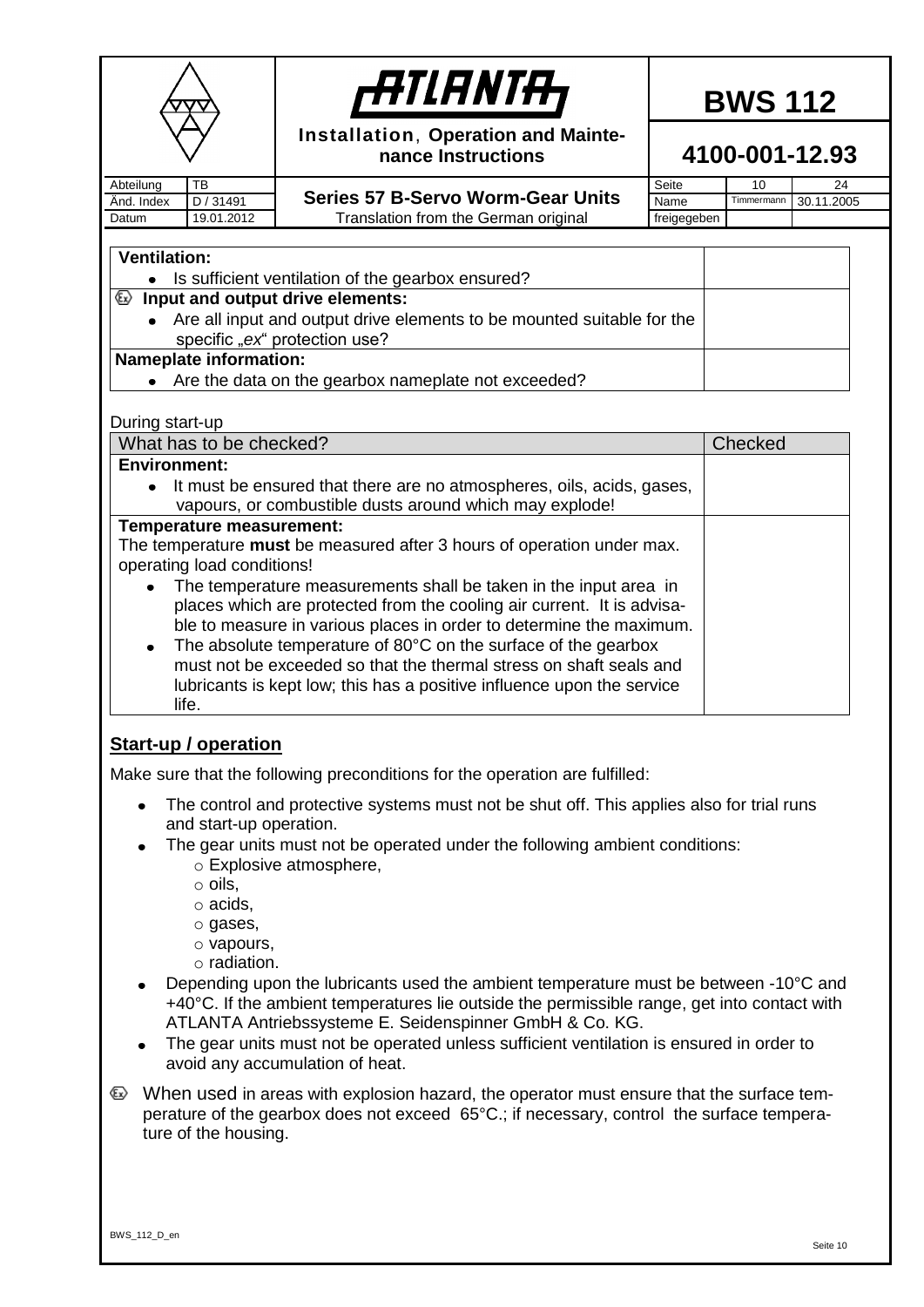



**Installation**, **Operation and Maintenance Instructions**

**4100-001-12.93**

Abteilung TB

**And. Index D/31491** Series 57 B-Servo Worm-Gear Units Name Timmermann 30.11.2005 Datum | 19.01.2012 | Translation from the German original freigegeben

Seite 11 24



## **A** CAUTION

**The surface of the gearbox can reach temperatures of more than 65°C during operation and cause burns. The person installing the gear unit must take care that persons cannot be injured due to hot surfaces.**



**DANGER** 

**Rotating parts can catch pieces of clothing, hair, and members of the body and injure persons. The person installing the gear unit must take care that persons cannot be injured rotating parts.**

#### <span id="page-10-0"></span>**Maintenance**



Accidental starting of the gear unit while maintenance work is being carried out can lead to serious accidents.

☞ Make sure that nobody can start the gear unit, while maintenance work is being performed.



Even short operation of the gear unit while maintenance work is being carried out can cause accidents, if the safety devices are shut off and inoperative.

☞ Make sure that all safety devices are mounted and operative.

#### <span id="page-10-1"></span>Shaft sealing rings

Shaft sealing rings seal the gap between the housing and the rotating shafts. They are wearing parts which have to be replaced when they reach the permissible limit of wear.

The service life of shaft sealing rings is influenced by a multitude of parameters.

These are among others:

- peripheral speed at the sealing lip  $\bullet$
- temperature  $\bullet$
- internal pressure in the gearbox  $\bullet$
- viscosity of the lubricant  $\bullet$
- chemical analysis and additivation of lubricants
- mounting situation (lubricant supply to the sealing lip)  $\bullet$
- particles and/or metallic fines in the lubricant  $\bullet$
- material of the shaft sealing ring  $\bullet$
- external pollution  $\bullet$
- damage incurred during replacement  $\bullet$

This multitude of influencing parameters make it practically impossible to predict the precise service life without making experiments simulating the respective application. As the service life of the shaft sealing rings is subject to the above mentioned fluctuations, it is absolutely necessary to check them at regular intervals. Only regular checks can prevent unnoticed loss of lubricant in the gearbox.

Whenever the shaft sealing is replaced you should also check the running surface of the lips of the seal on the shaft. If seizure marks are visible, the shaft must be repaired or replaced. Alternatively it is possible to insert the shaft sealing ring in a position somewhat axially displaced so that the lip of the seal runs in a practically new position.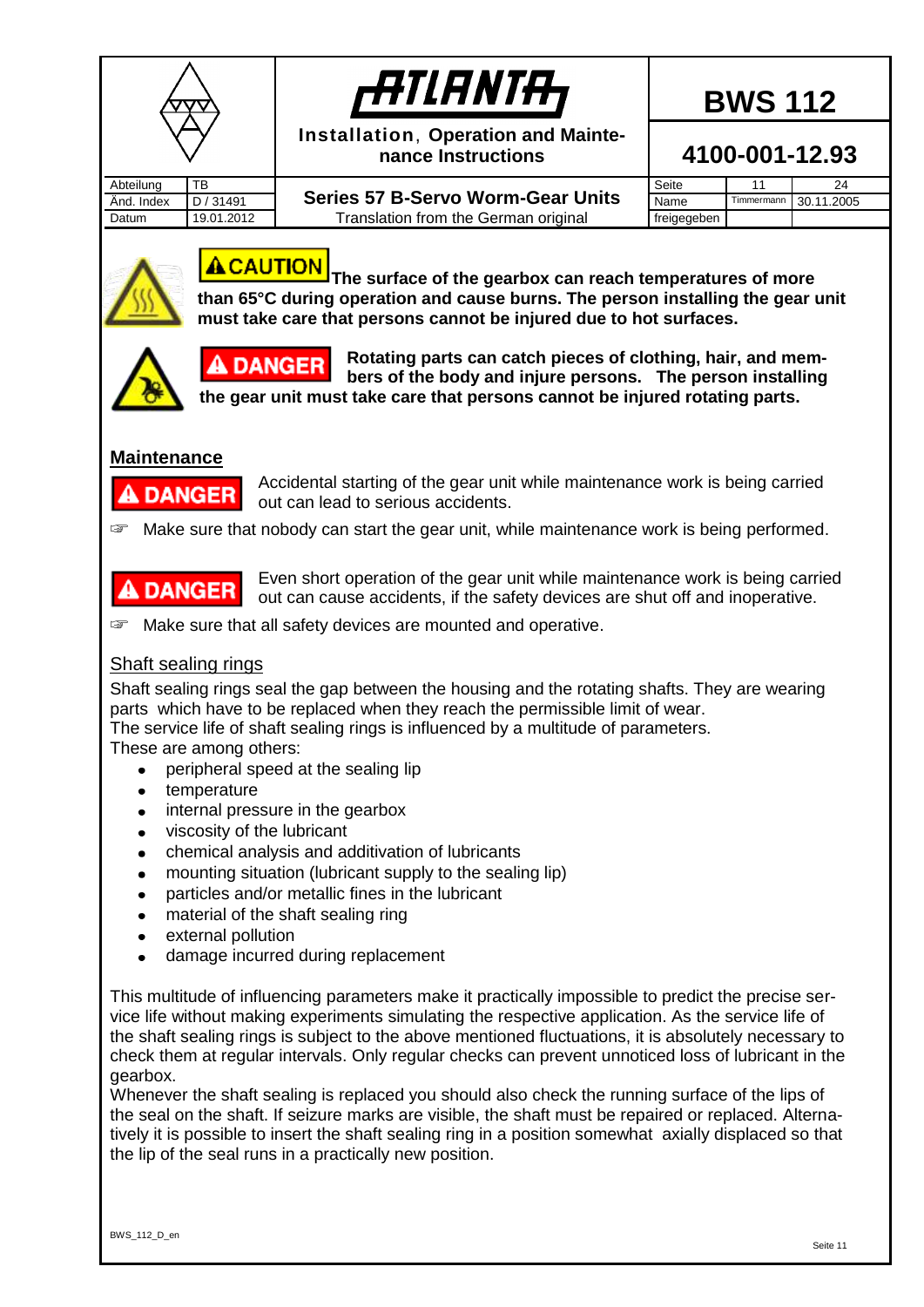|            |            | <b>ATIANTA,</b>                                           |             | <b>BWS 112</b> |            |
|------------|------------|-----------------------------------------------------------|-------------|----------------|------------|
|            |            | Installation, Operation and Mainte-<br>nance Instructions |             | 4100-001-12.93 |            |
| Abteilung  | ТB         |                                                           | Seite       | 12             | 24         |
| Änd. Index | D / 31491  | <b>Series 57 B-Servo Worm-Gear Units</b>                  | Name        | Timmermann     | 30.11.2005 |
| Datum      | 19.01.2012 | Translation from the German original                      | freigegeben |                |            |

### **4100-001-12.93**

|                        | Seite       |                       |
|------------------------|-------------|-----------------------|
| <b>Worm-Gear Units</b> | Name        | Timmermann 30.11.2005 |
| e German original      | freigegeben |                       |

#### <span id="page-11-0"></span>Maintenance intervals

Provided that the gear units are used properly as described in the catalogue, the Series 57 B-Servo worm-gear units are designed and built for 12,000 h of operation except for wearing parts such as the bearings and the shaft sealing rings.

The following maintenance works should be performed for the series 57 B-Servo worm-gear units.

| Interval                                                   | What should be done?                                                                   |  |
|------------------------------------------------------------|----------------------------------------------------------------------------------------|--|
| Every 2000 machine hours,<br>but at least every six months | check the running noise to detect possible defects in the<br>bearings                  |  |
|                                                            | inspect the motor flanges for leakage                                                  |  |
|                                                            | inspect the seals for leakage. Should any leakage be de-<br>tected, please contact us. |  |

#### <span id="page-11-1"></span>Changing the gear oil

A sufficient amount of lubricant is absolutely necessary for safe operation. The lubricant ensures that dry running and consequently excessively high surface temperatures, wear (play), or mechanic sparking is prevented in the metallic contacts. The main danger is an unnoticed loss of lubricant. Therefore the gear units must be regularly checked for loss of lubricant.

ATLANTA 57 B-Servo worm-gear units are filled with synthetic polyglycol oil.

Under the following preconditions this is a lifetime lubrication:

- The layout of the gear unit is strictly in accordance with the guidelines given in the ATLANTA catalogue [\(www.atlantagmbh.de\)](http://www.atlantagmbh.de/).
- The gear unit is exclusively operated within the permissible characteristic and limit values [\(www.atlantagmbh.de\)](http://www.atlantagmbh.de/).
- The operator checks the gear unit regularly (every 2 weeks) for loss of oil.
- The surface temperature must not exceed max. 80°C during operation.
- $\odot$  In the case of operation with mostly low input speeds (peripheral speed of the worm  $v < 0.5$ m/s) we recommend to change the lubricant every two years.

The gear unit is supplied filled with synthetic lubricant (viscosity class ISO VG 220). The type of lubricant filled in is indicated on the oil-rating plate.

For quantity of lubricant to be filled in see table below.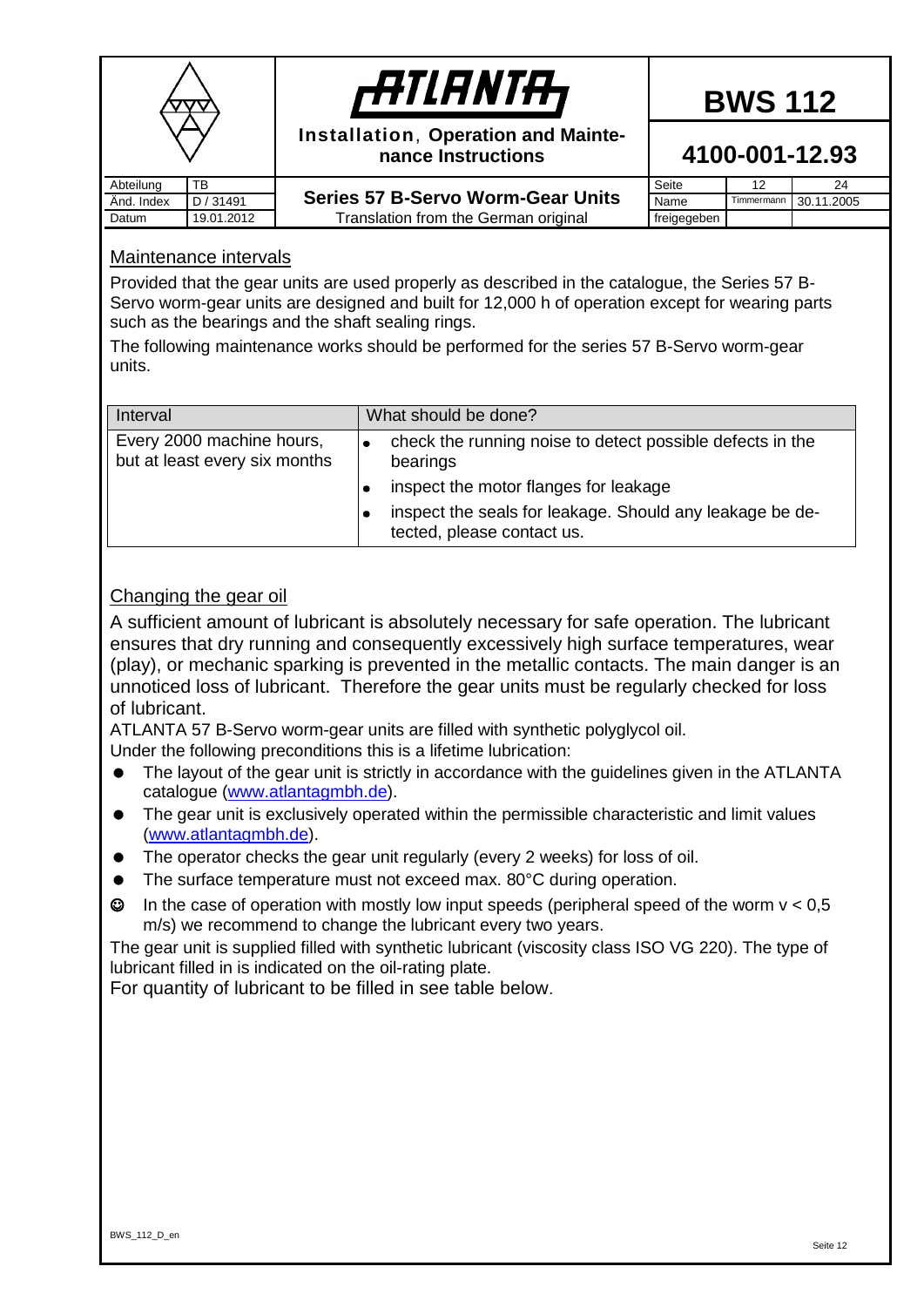



**Installation**, **Operation and Maintenance Instructions**

And. Index **D** / 31491 **Series 57 B-Servo Worm-Gear Units** Name Timmermann 30.11.2005 Datum | 19.01.2012 | Translation from the German original freigegeben

Seite 13 24

**4100-001-12.93**



Synthetic oils are not miscible with mineral oils. We recommend to use the following gearbox lubricants:

| Manufacturer | Lubricant             | Internet address          |
|--------------|-----------------------|---------------------------|
| Klüber       | Klübersynth GH6 - 220 | www.klueber.de            |
| Aral         | Degol GS 220          | www.aral.de               |
| <b>BP</b>    | Energol SG - XP 220   | www.bp.de                 |
| <b>DEA</b>   | Polydea PGL P220      | www.dea.de                |
| Fuchs        | Renolin PG 220        | www.fuchs-oil.de          |
| Optimol      | Optiflex A 220        | www.optimol.de            |
| Shell        | Tivela Öl S220        | www.shell.com             |
| Tribol       | 800/220               | www.castrol-industrie.com |

Order code for 1 liter of Klübersynth GH6-220: 65 90 010

| Gear unit       | Oil      | Input drive speed for   |
|-----------------|----------|-------------------------|
| centre distance | quantity | $v < 0.5$ m/s           |
| 32 mm           | 0.11     | 500 min <sup>-1</sup>   |
| 40 mm           | 0.151    | 400 min <sup>-1</sup>   |
| 50 mm           | 0.31     | 400 min <sup>-1</sup>   |
| 63 mm           | 0.51     | 300 min <sup>-1</sup>   |
| 80 mm           | 1.21     | $250$ min <sup>-1</sup> |
| 100 mm          | 2.0      | $200 \text{ min}^{-1}$  |

### **A DANGER**

Extended intensive contact with synthetic grease and synthetic oils can lead to skin irritation.

☞ Avoid extended contact with oils and/or grease and clean any oil-polluted patches of skin thoroughly.

#### **DANGER**

Hot oil can scald you.

☞ Protect yourself against contact with hot oil when changing the oil.

## **ACAUTION**

Blending different lubricants can deteriorate the lubrication characteristics. This may cause damage to the gear unit.

☞ Make a complete change of lubricant (including rinsing) when you wish to use another lubricant.



Mineral oils reduce the transmission efficiency and must not be used without consulting ATLANTA Antriebssysteme E. Seidenspinner GmbH & Co. KG.



☞ Collect drained off lubricant in suitable containers and dispose of them in accordance with the applicable national regulations.

☞ Prevent lubricants from penetrating into drain pipes, the sewerage, and water.

BWS 112 D en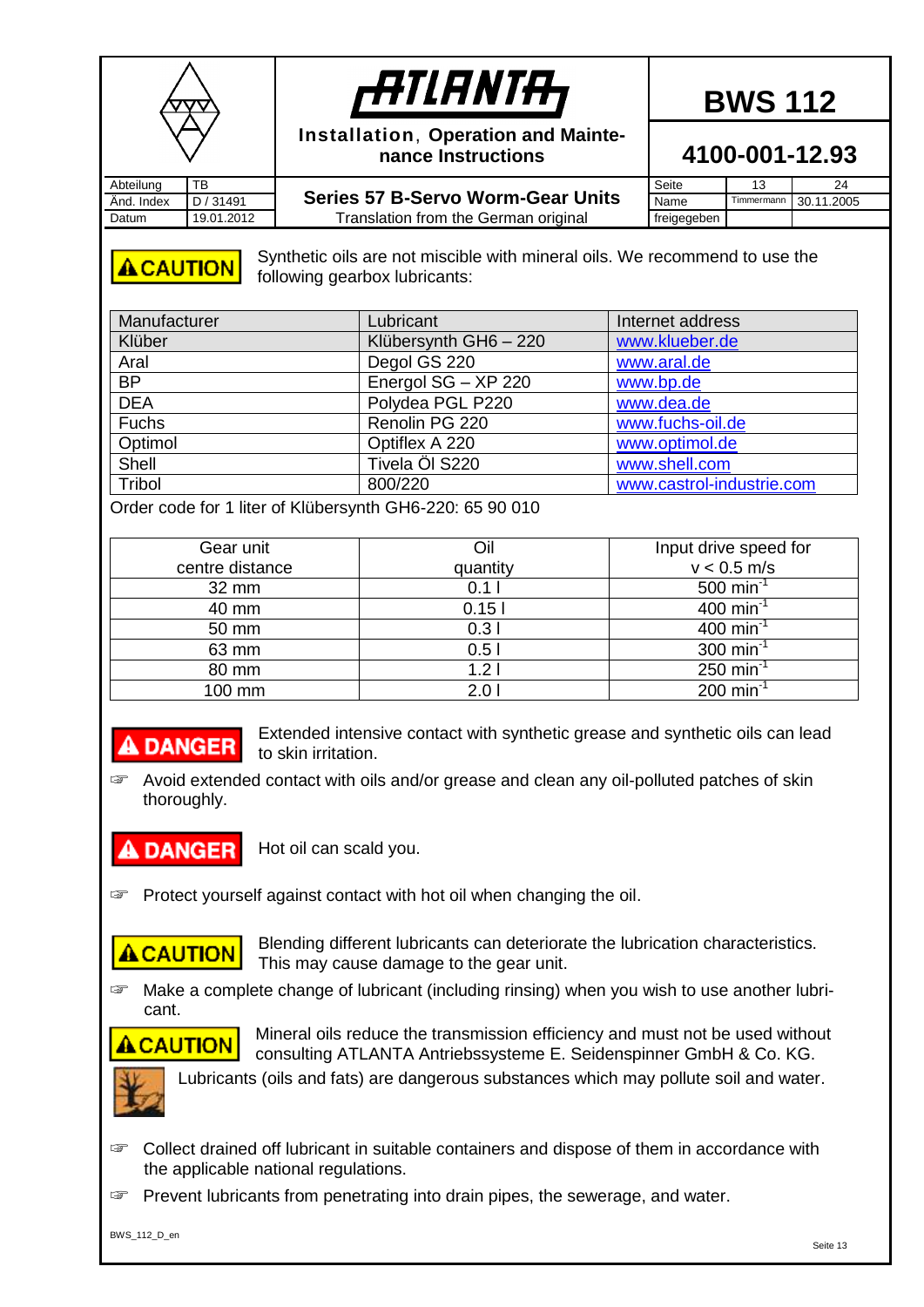|            |            | <b>HTIANTH</b>                                            | <b>BWS 112</b><br>4100-001-12.93 |            |            |
|------------|------------|-----------------------------------------------------------|----------------------------------|------------|------------|
|            |            | Installation, Operation and Mainte-<br>nance Instructions |                                  |            |            |
| Abteilung  | TB         |                                                           | Seite                            | 14         | 24         |
| And. Index | D / 31491  | <b>Series 57 B-Servo Worm-Gear Units</b>                  | Name                             | Timmermann | 30.11.2005 |
| Datum      | 19.01.2012 | Translation from the German original                      | freigegeben                      |            |            |

#### <span id="page-13-0"></span>**Cleaning**

 $\langle \epsilon_x \rangle$ Dust deposits of more than 5 mm thickness on the gearbox are not permissible because they increase the surface temperature which may result in the ignition of the dust.

**ACAUTION** 

Cleaning with high-pressure cleaner is not permitted because it destroys the sealing rings so that water may penetrate into the gear unit causing premature failure of the gear unit.

**ACAUTION** 

Cleaning with solvents is permissible only if these have been released by the company ATLANTA Antriebssysteme E. Seidenspinner GmbH & Co. KG in writing.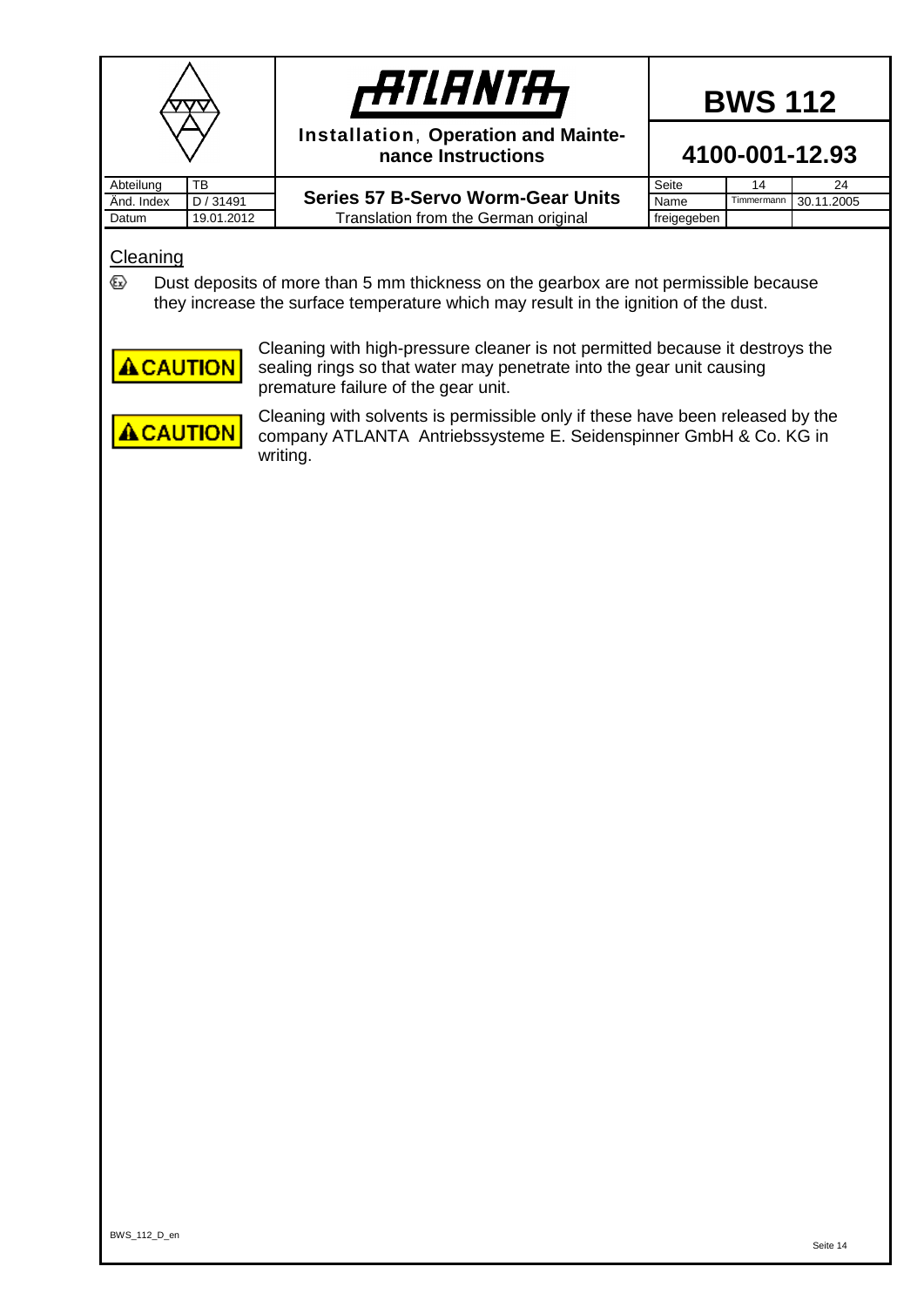



**Installation**, **Operation and Maintenance Instructions**

**4100-001-12.93**

Abteilung TB

- And. Index **D** / 31491 **Series 57 B-Servo Worm-Gear Units** Name Timmermann 30.11.2005 Datum | 19.01.2012 | Translation from the German original freigegeben
- Seite 15 24<br>Name Timmermann 30 11 20

#### <span id="page-14-0"></span>**Mounting instruction**



Mounting work may only be carried out by skilled or specially trained personnel.

#### <span id="page-14-1"></span>Preparing the installation

☞ Check the gear unit for damage or soiling on the outside.

**A CAUTION** 

A damaged or dirty gear unit must neither be installed nor operated.



The gear unit, especially the area of the seals, must not be cleaned with sharp-edged objects or cleansing liquids.

If the gear unit is cleaned in the area of the seals with a cleansing agent approved by ATLANTA Antriebssysteme E. Seidenspinner GmbH & Co. KG, the cleaned surfaces must then be protected again against corrosion.

#### <span id="page-14-2"></span>Installation of worm-gear units

There are 5 machined mounting faces with sufficiently dimensioned pre-drilled fixing holes and tapped holes. It is important to ensure tension-free mounting. Use all fixing holes of the pertinent contact face. Hexagon nuts or screws are to be tightened to the specified torque and secured. The correct tightening torque can be seen from the respective tables. Special attention should be paid to the strength class of the screws and the material of the supporting surfaces.

- If the additional forces are to be fully used, the gear unit should be attached to the largest contact face, i.e. to one of the two lateral surfaces.
- $\blacktriangleright$  Mounting the worm-shaft (input drive shaft) in a lateral and/or inferior position is ideal with a view to lubrication. Mounting the shaft in a top position will reduce the driving power by about 10%. Avoid to install the unit with the motor hanging downward. In this position leakage oil could get into the moto.



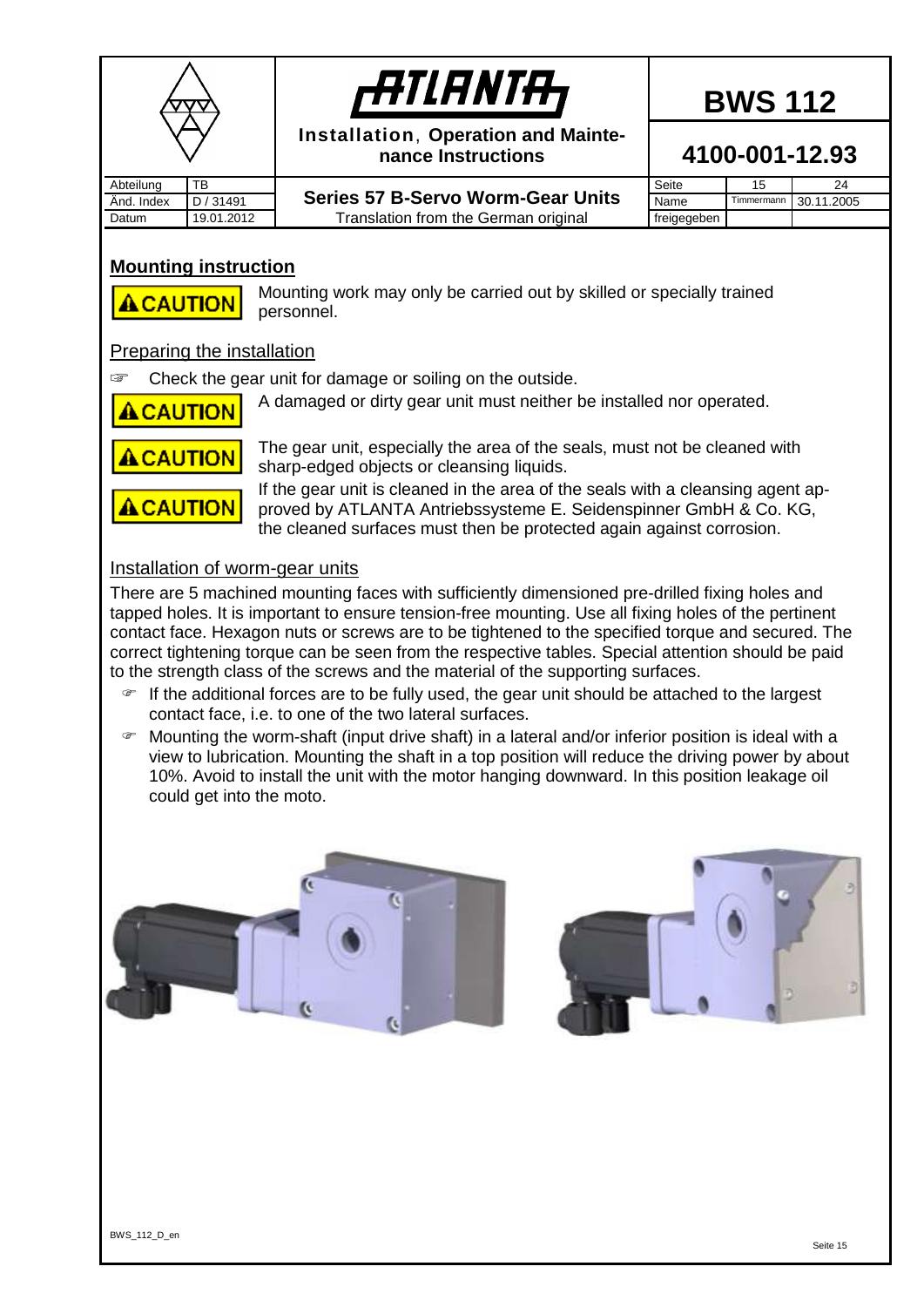<span id="page-15-0"></span>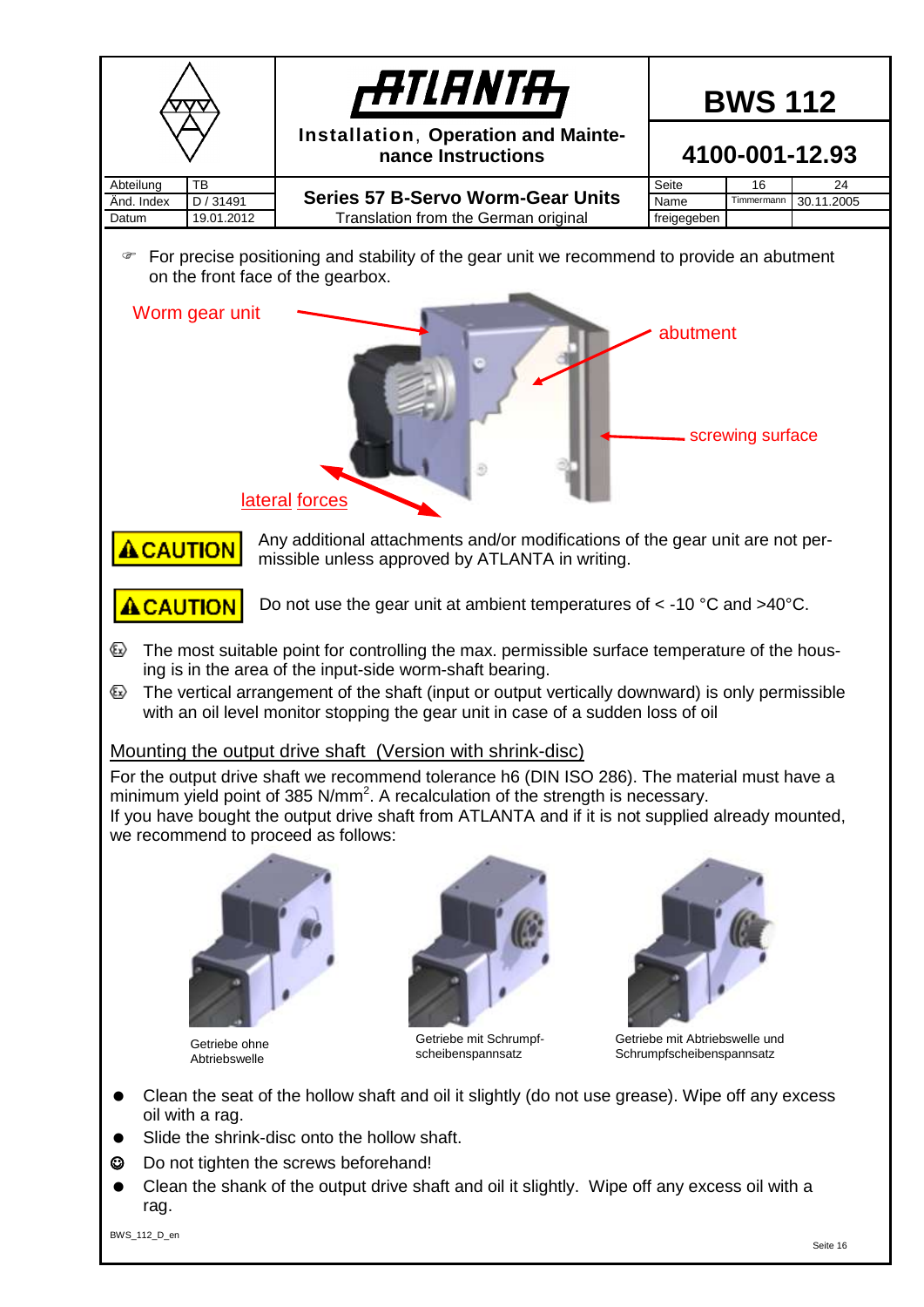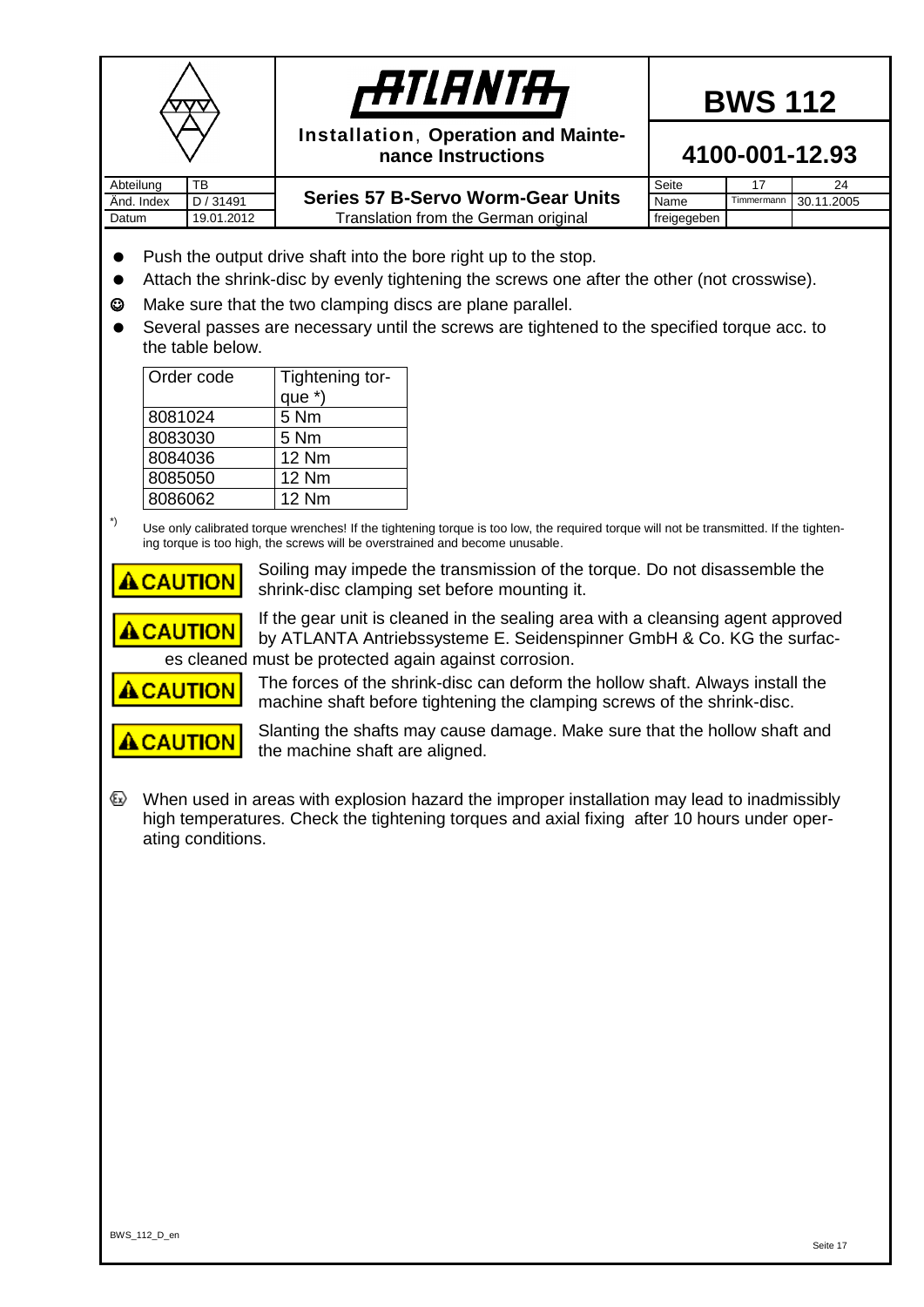<span id="page-17-0"></span>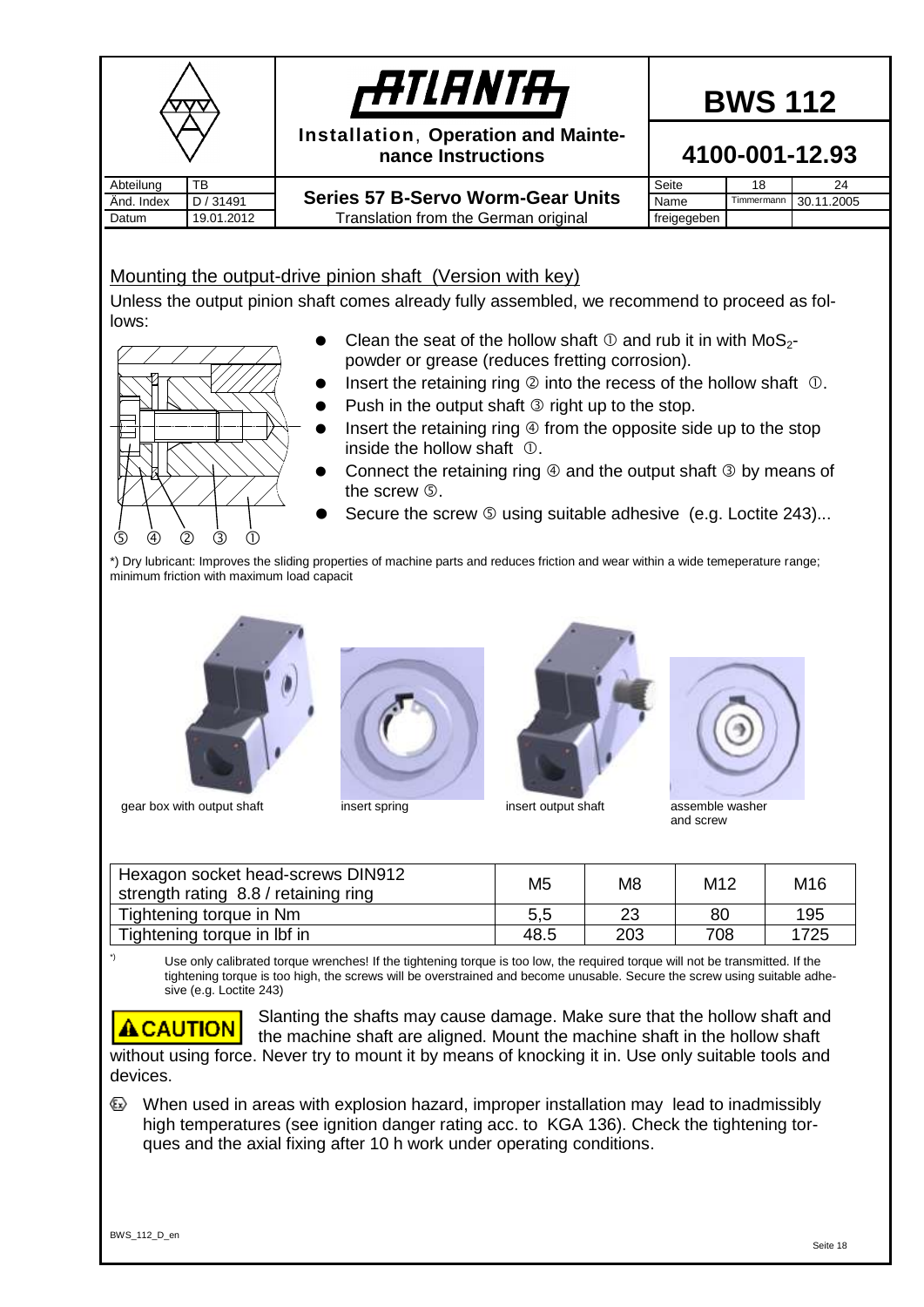<span id="page-18-0"></span>

*filanta*,

**Installation**, **Operation and Mainte-**

# **BWS 112**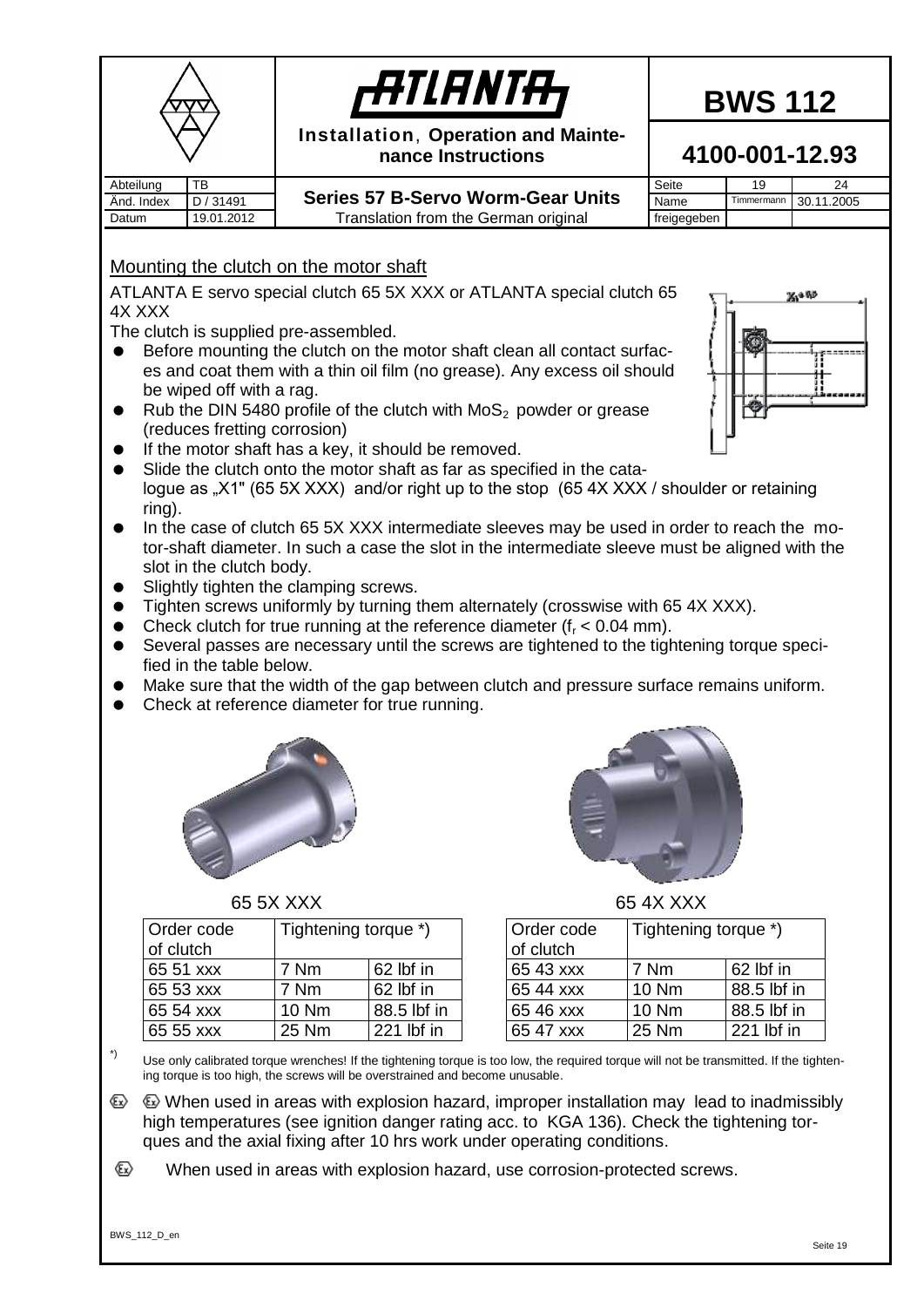<span id="page-19-0"></span>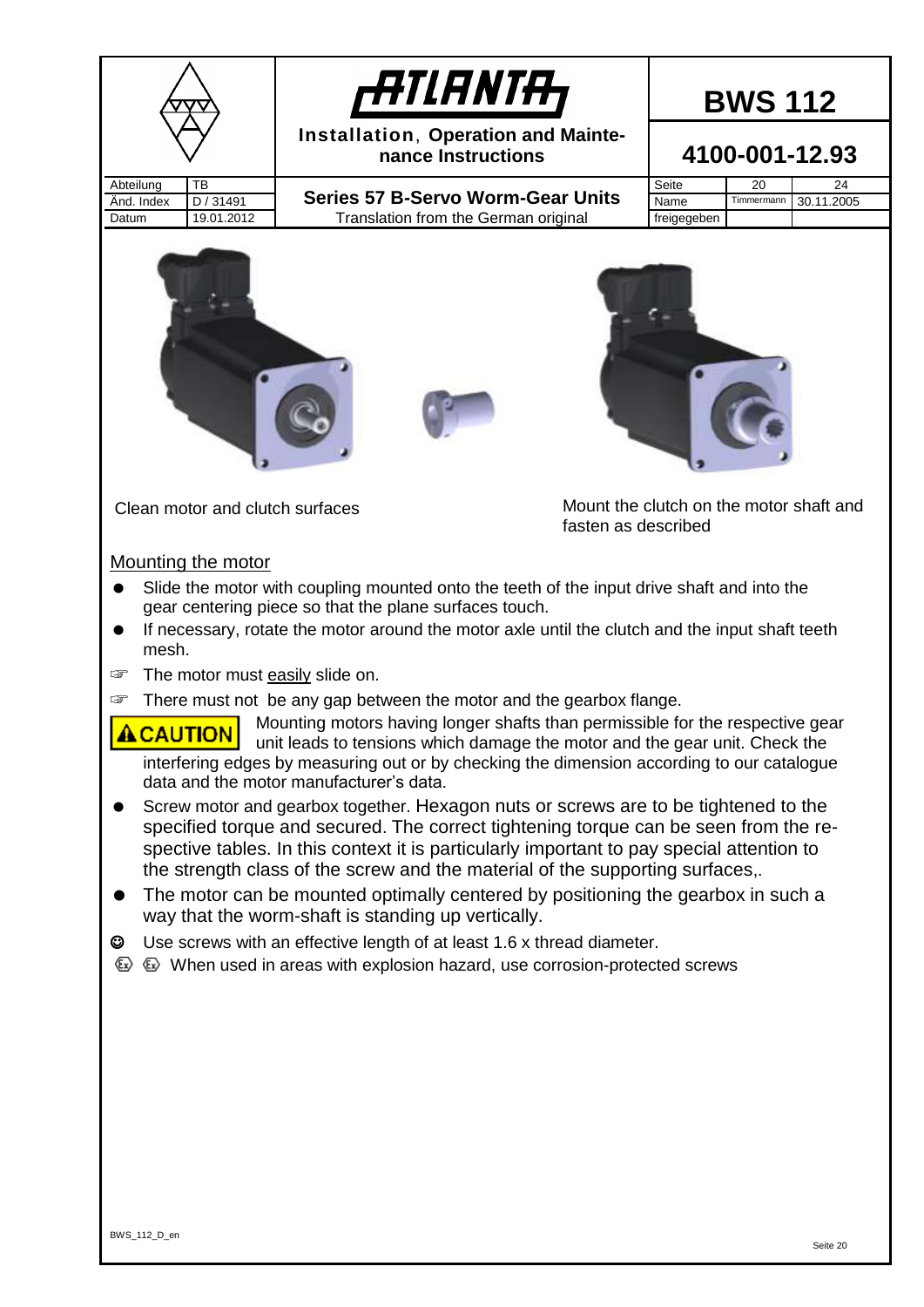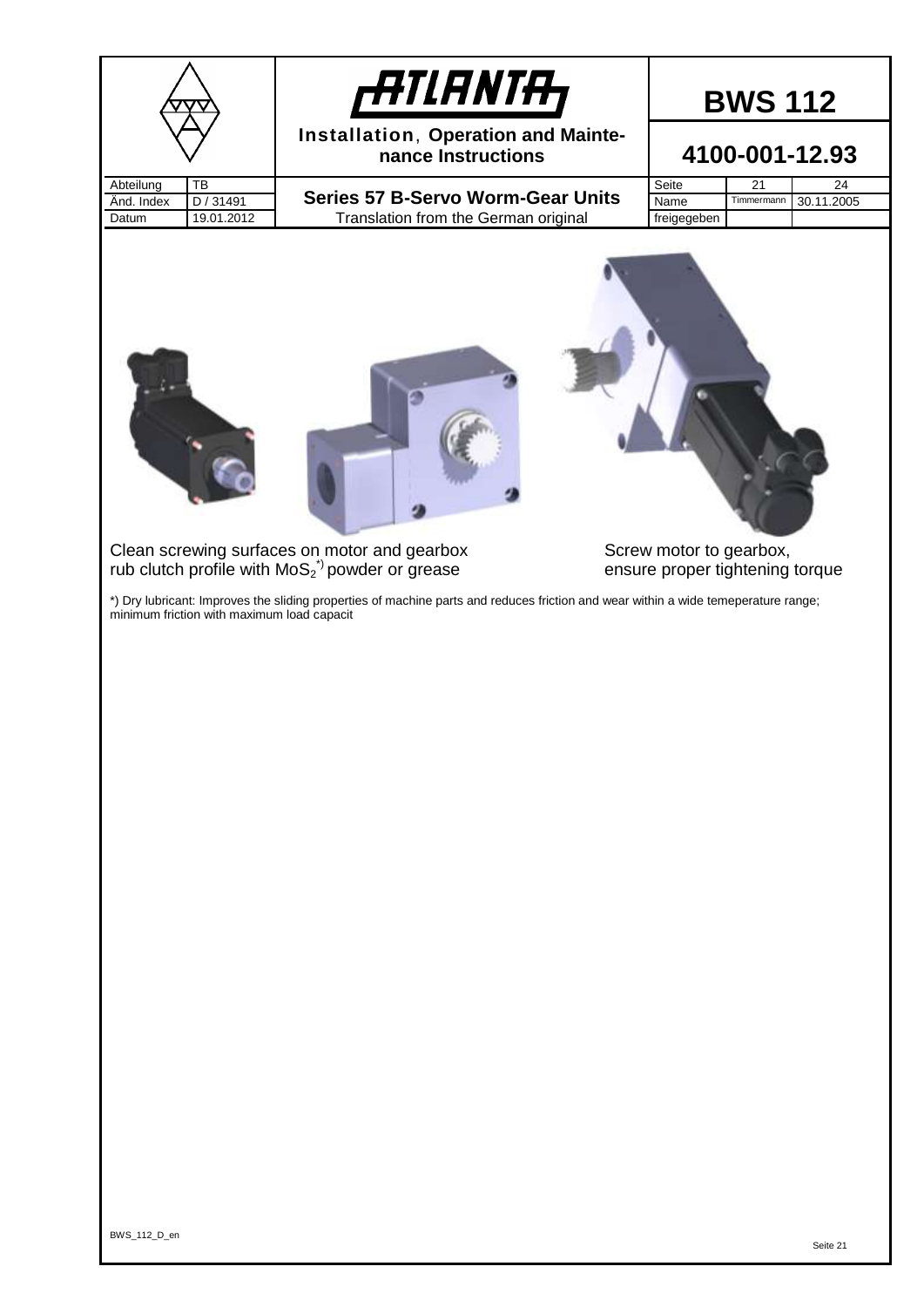|            |            | <b>ATIANTA</b>                                            |                | <b>BWS 112</b> |            |
|------------|------------|-----------------------------------------------------------|----------------|----------------|------------|
|            |            | Installation, Operation and Mainte-<br>nance Instructions | 4100-001-12.93 |                |            |
| Abteilung  | TB         |                                                           | Seite          | 22             | 24         |
| Änd. Index | D / 31491  | <b>Series 57 B-Servo Worm-Gear Units</b>                  | Name           | Timmermann     | 30.11.2005 |
| Datum      | 19.01.2012 | Translation from the German original                      | freigegeben    |                |            |

#### <span id="page-21-0"></span>**Transport and handling**

There are no special holes or threads provided for transporting and handling the gear unit. There are, however, numerous fixing threads available in the gear housing permitting to screw in eyebolts so that it is possible to handle the gearbox safely.

- ☞ Observe all safety regulations in connection with transport and handling using lifting gear.
- ☞ Make sure that the load is handled and set down slowly and carefully.

| Gearbox centre distance | Weight           |
|-------------------------|------------------|
|                         | (only gear box)  |
| 32                      | $\approx$ 3.2 kg |
| 40                      | $\approx 6$ kg   |
| 50                      | $\approx 8$ kg   |
| 63                      | $\approx$ 13 kg  |
| 80                      | $\approx$ 30 kg  |
| 100                     | $\approx$ 42 kg  |





#### <span id="page-21-1"></span>**Storage**

If the gear unit is not installed immediately after its delivery, the following measures are to be taken:

- ☞ Store the gear unit with horizontal hollow output shaft and horizontal input drive shaft (worm shaft) on top in such a way that - except for the supporting surface - it cannot come into contact with any other objects.
- ☞ Protect the gear unit against environmental influences (ozone, UV light, electric welding, dust, dirt, moisture, temperature fluctuations [0°C to +30°C], shocks etc.).
- ☞ Connecting parts, e.g. clutch or output shaft, are to be stored separately.
- ☞ Protect the steel parts against corrosion.
- ☞ As logistics principle for store-keeping we recommend the "first in first out" principle.
- ☺ Occasionally turning the input shaft of the gear unit will facilitate the start-up
- ☞ The max. storage time under such conditions is 2 years.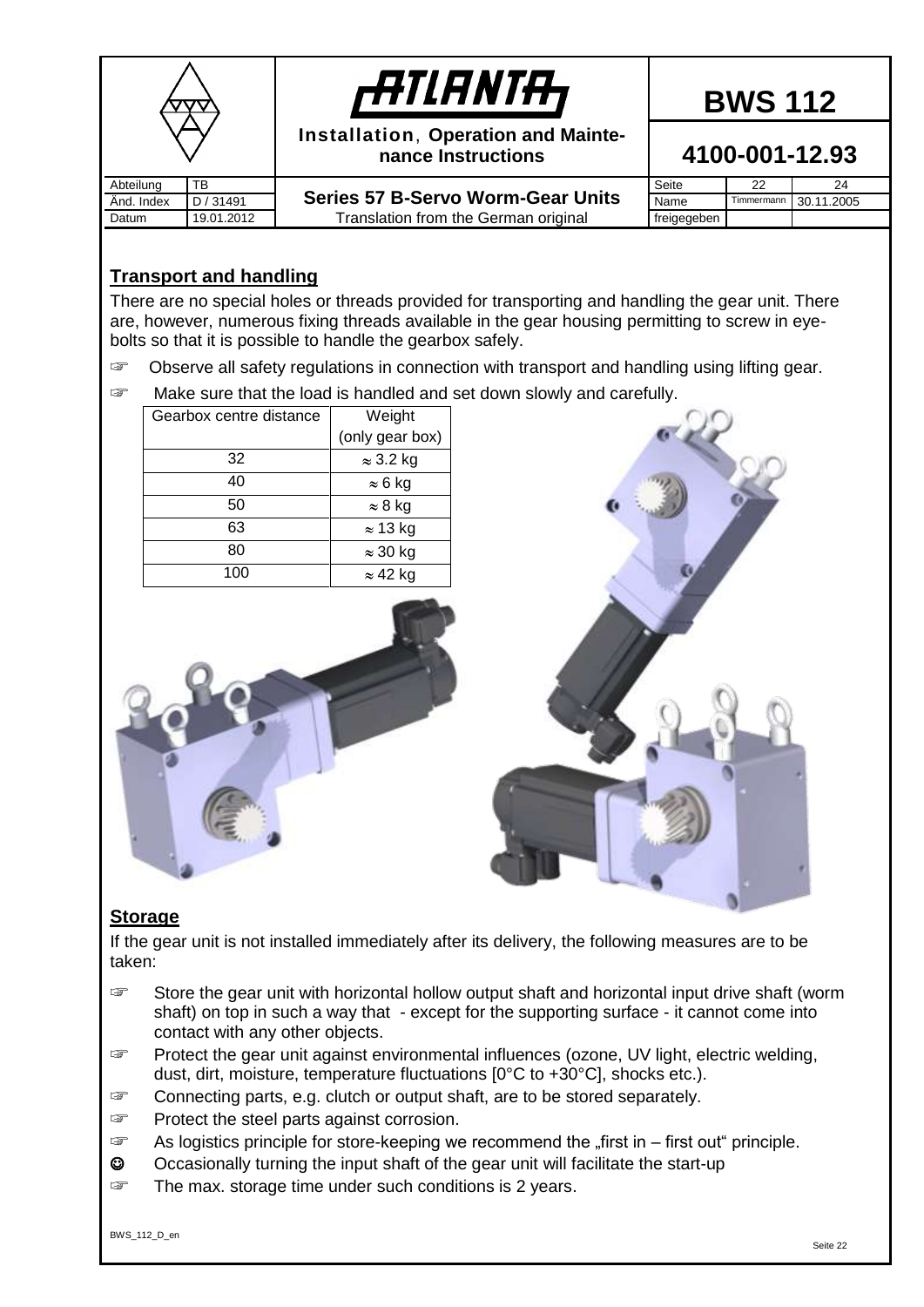|            |            | <b>ATIANTA,</b>                                           |             | <b>BWS 112</b> |            |
|------------|------------|-----------------------------------------------------------|-------------|----------------|------------|
|            |            | Installation, Operation and Mainte-<br>nance Instructions |             | 4100-001-12.93 |            |
| Abteilung  | TB         |                                                           | Seite       | 23             | 24         |
| Änd. Index | D / 31491  | <b>Series 57 B-Servo Worm-Gear Units</b>                  | Name        | Timmermann     | 30.11.2005 |
| Datum      | 19.01.2012 | Translation from the German original                      | freigegeben |                |            |

#### <span id="page-22-0"></span>**List of problems (Troubleshooting)**

**A DANGER** 

You should take remedial measures at once, if you get aware of oil loss, increased operating noises, or increased operating temperatures.

Any disturbances occurring during the warranty period requiring the repair of the gear unit, may only be remedied by ATLANTA.

We recommend to ask for our assistance also after the expiration of the warranty period.

Always shut down the gearbox during the removal of disturbances. Secure the driving unit against inadvertant starting. Post a notice at the switching position.

| Problem         | Possible cause                  | Remedy                                        |
|-----------------|---------------------------------|-----------------------------------------------|
| Increased oper- | Layout to weak;                 | Check the technical data                      |
| ating tempera-  | Speed / torque too high         |                                               |
| ture            | Motor heats up the gear unit    | Check the attachment circuit, replace the     |
|                 |                                 | motor, or provide an insulation between mo-   |
|                 |                                 | tor and gear unit                             |
|                 | Ambient temperature too high    | Ensure adequate cooling                       |
|                 | Duty cycle too long             | Verify the layout                             |
| Increased oper- | Defective bearing               | Please contact us                             |
| ating noise     | Defective tooth system          |                                               |
|                 | The fixing of the gear unit has | Tighten screws/nuts with the specified tight- |
|                 | loosened.                       | ening torque. Replace defective screws/ nuts. |
|                 | Adjustment of controller.       | Check the servo-motor parameters              |
| Loss of oil     | Leakage                         | Get into contact with us.                     |
|                 | Apparent leakage                | A temporary leakage due to much grease        |
|                 |                                 | between sealing lip and protective lip. The   |
|                 |                                 | surplus grease can penetrate outside as an    |
|                 |                                 | apparent leakage.                             |

## **BWS 112**